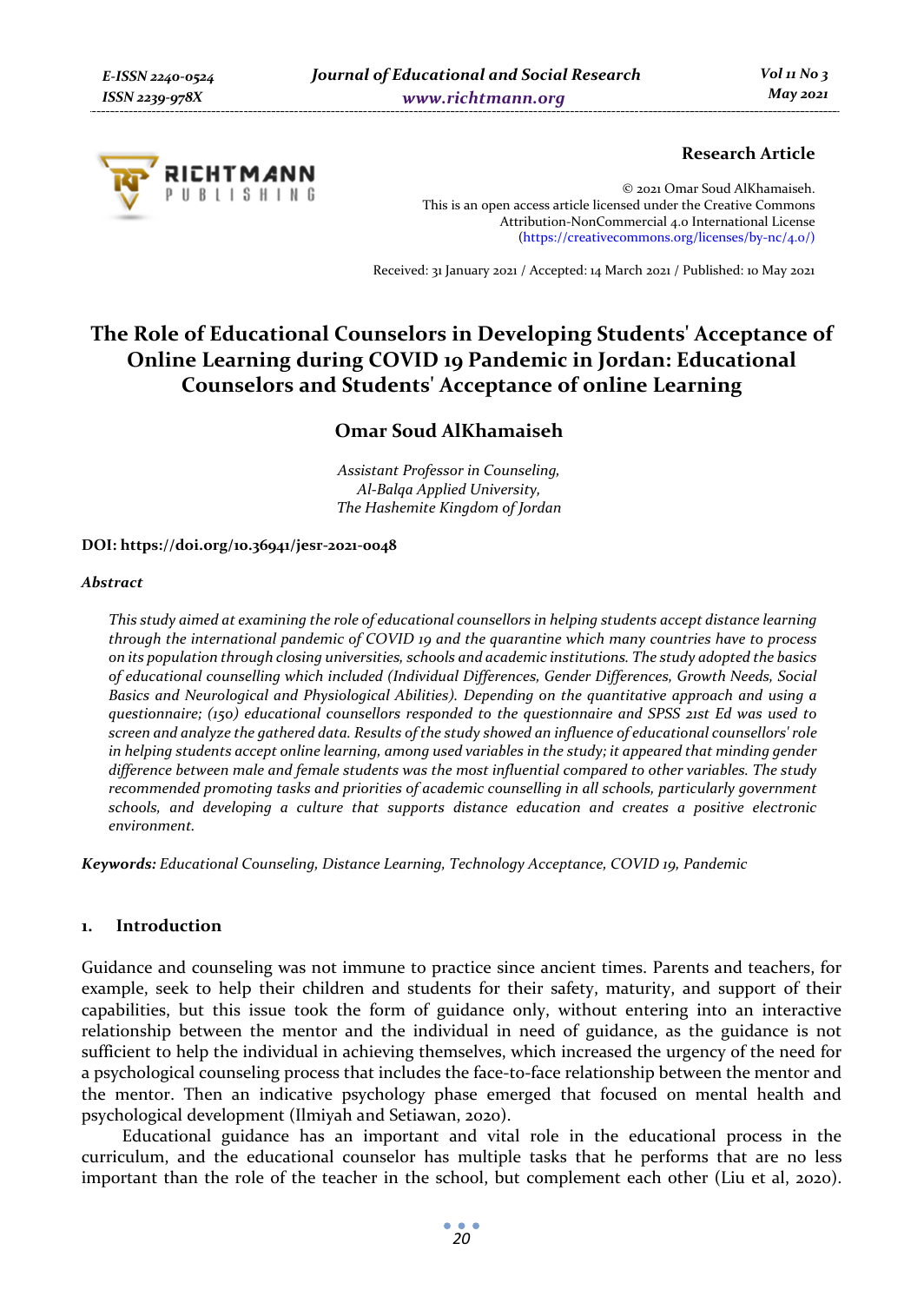| Journal of Educational and Social Research<br>E-ISSN 2240-0524 |                   |          |
|----------------------------------------------------------------|-------------------|----------|
| ISSN 2239-978X                                                 | www.richtmann.org | May 2021 |

Basilaia and Kvavadze (2020) indicates that the impact of the Corona pandemic on education was disastrous due to the closure of schools and the attempt to deliver a distance education service during the quarantine period to avoid the spread of the epidemic. This has led to the distance of students, teaching staff, and vocational personnel and specialists in the field from their business locations. The most affected of this dimension were teachers and academic advisors.

Bozkurt and Sharma (2020) believes that the role of the academic advisor is as important as the teacher himself, as the academic advisor is the first assistant in understanding students and guiding them towards the mechanism of dealing with the school environment and understanding the differences between them in terms of mental, intellectual, emotional and physiological. This matter, according to Halstead et al (2013), highlights the role that the academic advisor played during the pandemic period, and how the mechanism was that was dealt with the students in order for the academic advisory service to continue to reach them.

On the other hand, Toquero (2020) stated that the academic advisor can do their entire role from a distance by following the students and guiding them and examining the problems they face during distance education, including dealing with the same idea.

Based on the above mentioned, current study seeks to examine the influence of educational counselor role through COVID19 pandemic on students' acceptance of distance learning after the lockdown of the country during the first half of 2020.

### **2. Literature Review**

### *2.1 Counseling in Education*

Carlisle et al (2017) noted that the stages of age growth, transitional changes, family changes, the multiplicity of sources of knowledge and scientific disciplines, the development of the concept of education and its curricula, the increasing number of students, marriage problems, economic progress and the attendant anxiety and tension, all of which led to the emergence of the need for guidance and guidance, as this change in some Ideas and Trends Show the importance of guidance and counseling in the school in particular, as the teacher is no longer able to face this large number of burdens and changes as the changing roles and capabilities and the resulting conflicts and tension confirm the need for guidance and counseling programs.

Kozhabergenova et al (2018) defined educational counseling as the advisory services provided by the academic advisor - the faculty member - to develop the student cognitively, academically and professionally, and solve problems that hinder their academic achievement. Levitt et al (2015) noted that the educational counseling process is undertaken by a group of specialists at multiple levels in the administrative, supervisory and educational work. Haskins and Singh (2015) saw that an important task of the educational process is student counseling, which is often close to the student to assist and guide him. Therefore, whoever does this work must have a great degree of professional competence in helping the student to overcome any difficulties that he may encounter and directing him to be distinguished in his studies.

# *2.2 Definition of Educational Counseling (Guidance)*

According to Young and Bryan (2015), educational counseling (guidance) is a set of tools, practices and theories which are aimed to help the student discover their academic abilities and capabilities, and to assist them in designing their study plan and selection for appropriate branching, and to achieve the requirements for graduation requirements and to help them overcome any difficulties that may impede their academic course, and also help them to adapt to their study environment, social and scientific environment by providing them with sufficient information.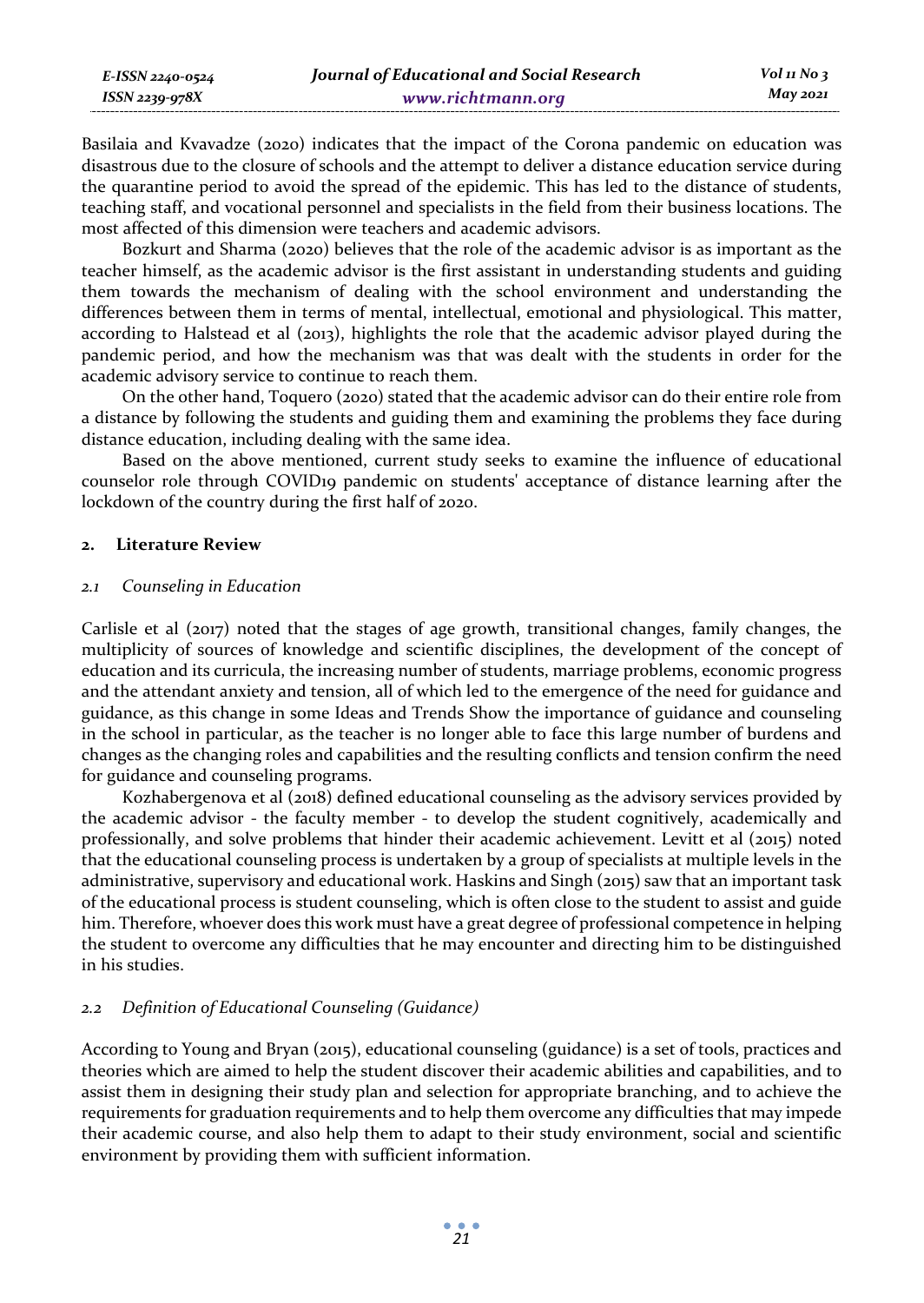### *2.3 The Role of Educational Counseling in Managing Students' Attitudes and Behavior*

According to Lerma et al (2015), educational counseling is a professional relationship that manifests itself in the assistance provided from one individual to another, an individual who needs help (the mentor) and another who has the ability to assist (the mentor) (Koltz et al, 2017). Realizing their abilities in a way that gives them compatibility and mental health; educational counseling is able to pushes individuals (students) to more growth and productivity, and adopting this professional relationship (face to face relationship) between the mentor and the student in a special place that guarantees the confidentiality of the mentor's conversations (Anastasov and Ristevska, 2019).

From another perspective, counseling is a preventive, developmental, and therapeutic process that requires specialization, preparation, efficiency, skill, and special characteristics that help the mentor to learn, make decisions, self-confidence, and develop motivation towards achievement. The educational guidance and guidance aims to achieve comprehensive growth for the student. To solve its problems, document the relationship between home and school, and change the student's behavior for the better under the umbrella of psychological counseling, and this in turn leads to achieving the goal towards improving the educational process (White and Levers, 2016).

#### *2.4 The Reality of Educational Counseling in Jordan*

*E-ISSN 2240-0524 ISSN 2239-978X*

The concept of psychological and educational counseling in Jordanian schools affiliated to the Ministry of Education is one of the most important fields that the Ministry has adopted for decades. Until 2020, the Ministry appointed (150) psychological counselors within a short period of time for every  $(250)$ students or more in school, whereas previously the ratio was one psychological counselor for every (275) students in the school. The ministry explained that in 2019 the ratio was a guide for every (300) students in each school, to drop in 2020 to  $(275)$  students, down to the ratio of  $(250)$  students in the next academic year 2019-2020, according to the ministry's website, where it indicated that the appointment process In this position, the campaign includes a specialization in educational counseling as well as psychology (MoE, 2020).

This is among the efforts of the Ministry of Education and its awareness of the need to activate the guiding side and focus on the psychological impact in particular, as it should give priority to school students to determine the psychological aspects and their motivations, whether negative or positive and taking into account the need to activate the role of the teacher in the classroom on familiarity with psychological and social aspects For the student and consider the personality of the student at this stage (Ghaith et al, 2012).

In Jordan, the educational process as a whole is based on the nature and composition of the human psyche and its ability to accommodate all that is new, but sometimes the student falls into the pain of the disparity between the school and home environment and the difference of views, which generates the student an aggressive or extremist tendency. This is confirmed in a report by ministry of education (2018) when indicated that the process of psychological and social counseling in terms of scientific definition meets at one point, which is the interest of the student in the first place and the development of the human soul that is always looking for the best.

On the other hand, Elliott et al (2019) indicated that the educational staff is concerned with forming the student's personality and taking into account the psychological and social conditions, indicating that most of the psychological problems that the student goes through in the stage of study, whether primary or secondary, are formed from the family environment and treat some teachers who insist on using the means Traditional education. From that point of view Haskins and Singh (2015) affirmed that the teacher inside the classroom has a great impact in terms of his dealings with the students of the class, such as siding with students without others or following the language of reprimand or cruelty, or dealing with soft and excessive positivity, which leads to the need to take care of the psychology of students.

As for Van Manen (2016), he emphasized that the joint cooperation between the school and the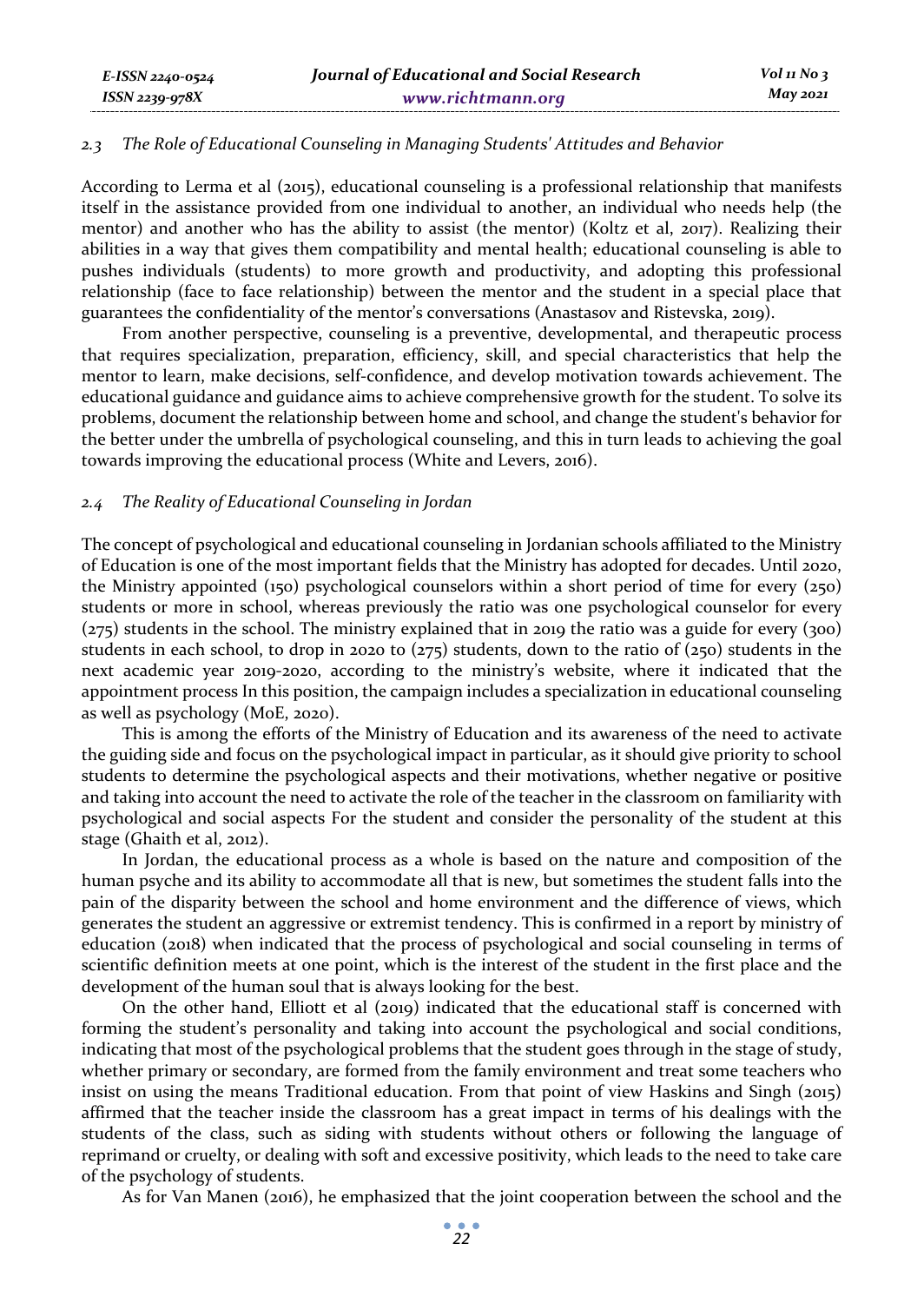family has a great role in solving the problems facing students and contributes to creating an appropriate environment for refining the talents and orientations of students in the context of their desires without pressure on their feelings that often lead to psychological problems. On the other hand, Zhu (2018) pointed out that the most prominent problems experienced by students in government schools, from the basic stage to the secondary, are the difficulty of psychological and social adaptation to the school environment in addition to the phenomenon of bullying, which aims to weigh on the quality of education and student outcomes, which causes the formation of a phenomenon aggressiveness among students.

As for Hutchison et al (2016), he indicated through his study that the student's failure to know his life skills and inclinations leads to the psychological excitement of the student in an extreme way that was rebellious or separate from others, noting the problem of hyperactivity among some students that contributes to distracting the student's attention and causes a lack of motivation towards learning. While Wilkinson and Hanna (2016) found that the psychological counselor's role contributes to solving the family and social problems resulting in the deteriorating economic conditions, which led some to resort to immoral options at a time when the researcher pointed to the motives of jealousy, hatred and deprivation that contribute to creating a chaotic situation in the student's psyche and thus effect On his academic achievement and causing his lack of commitment to school time and delay in going to school. Accordingly, the role of the psychological counselor comes to resolving disputes and setting up a systematic plan to solve those crises that surround the student.

In general, there is awareness at the Jordanian Ministry of Education that the need for a psychological counselor helps in solving many psychological and behavioral problems suffered by school students, but the degree of suffering varies according to the school, the environment, the community and the nature of its training.

### *2.5 Distance Learning*

*ISSN 2239-978X*

According to Simpson (2018), there is no single definition of distance education as the definition can include the term online education using a personal computer or the term e-learning. In general, distance education depends on connecting to the Internet through interaction through forums and learning platforms, and educational courses are divided into units that contain videos and reading materials that provide the information the student needs to complete the assignments. Al Ghamdi et al (2016) defined distance learning as the state where education and learning can be accessed all over the world through the mean of internet; students who have access to a computer and access the Internet can obtain a certificate online and choose between a set of forms and educational programs that suit their lifestyle. While Krämer et al (2015) defined the concept of distance learning as the process of separating the learner, teacher and writers in the education environment, and transferring the traditional environment of education from a university or school and others to a multi-geographically separate environment, which is a modern phenomenon of education that has evolved with the accelerating technological development in the world, and its aim is to give the opportunity of education and provide it to students who cannot obtain it in circumstances Traditional and almost daily.

# *2.6 Development of Distance Learning*

Siemens et al (2015) stated that the development of distance learning is traced back to the late 70s when European and American educational institutions were sending various education materials to the student by mail and included books, registration tapes, and video tapes to explain and teach the material, and in the same style the student was dealing with homework from home, with the requirement of these educational institutions that students are required to come to the university or school on the date of the final examination only for which the mark is calculated. In the late 80s, the idea of distance learning developed to become a communication between the teacher and students through television and radio stations, then with the advent of the Internet, email became the means of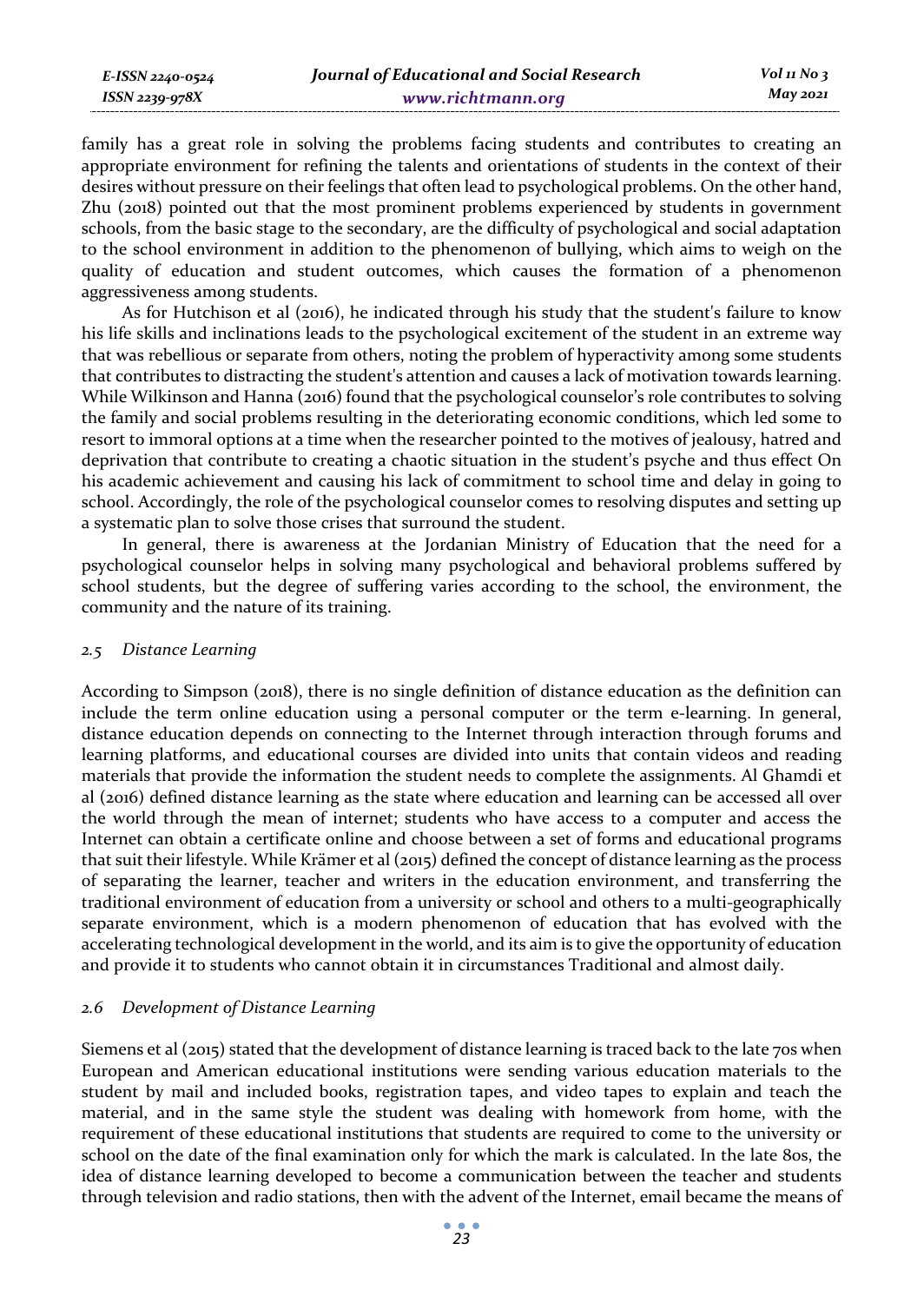communication between the student and the teacher until the beginning of the new century, so there are specialized websites in this field, where they facilitated the process of communication and learning and provided seminars and direct contacts through the sites and programs specialized in it.

### *2.7 The Philosophy of Distance Learning*

Kentnor (2015) argued that distance learning is based on a philosophy where there is a need for the availability of the Internet to communicate through it, as well as Lytvyn et al (2016) who argued that there is also a need for the virtual presence of the student or learner who tracks everything related to the educational material through specially designed programmed sites according to an appropriate mechanism to explain the material in a way that is easy to understand and benefit from, also Skorikova et al (2016) confirmed that direct and indirect discussion forums can be available between the student and the teacher, and finally, the teacher responsible for monitoring and evaluating the student's performance must be available and the marks that they deserve.

### *2.8 Distance Learning During COVID 19 Pandemic*

There is no doubt that there are serious damage that the Corona virus has inflicted on the world economy, except for the severe damage that the virus has inflicted on all human societies, including the panic that the virus has spread among human beings everywhere on the planet, and the losses that the virus has caused to human health.

According to a report by WHO (2020), Virus Corona had some positives, including the role that he played in directing the distance education project from the drawers to the practical application in many schools and universities, where schools and university colleges gave virtual lectures and enabled students to follow Lectures in their homes via computers. Without this epidemic, educational and educational institutions would not have practiced distance education with this richness.

Distance education is one of the modern learning methods, and it mainly depends on the teacher giving his lectures from the virtual classroom. Students receive the lecture while they are at home, in their clubs, in their cities, or anywhere in the world. The virtual class opens to everyone for interactive discussion and quarterly participation in a way it benefits all students from anywhere in the world (Chick et al, 2020). In addition to that, authors argued that distance Learning is one of the outcomes of modern cognitive education, and indicators of knowledge education confirm that distance education will achieve more spread in all parts of the world, and it will have the main position in the education system and enlightenment everywhere in the world, and the need for distance education increases in circumstances Emergencies are such conditions in the world today because of the spread of the Corona virus.

The Corona pandemic prompted all countries to resort to using remote education means to achieve social exclusion. Jordan and Jordanians responded to the compliance with all their efforts to the wise royal approach, which emphasized the perpetuation of the educational process for students, and the preservation of students 'health at the same time, so education was In Jordan, various educational institutions rushed to e-learning and its platforms or distance education in order not to neglect and maintain the educational process and to keep the education wheel continuing in its rotation, where many successive decisions were issued in cooperation with all the concerned authorities by activating Defense Order No. (7) which has not neglected the educational process in order to ensure its continuity and enable it to rely on non-traditional educational methods, emerging platforms and modern electronic means and from its date, and the issuance of the Council of Ministers Resolution dated 15/4/2020, which stipulated: *"for educational institutions operating in the Kingdom in accordance with the provisions of the Education Act: Adoption of non-traditional methods and methods of education, and the various forms of evaluation of student achievement that are carried out by electronic means, or distance education as accepted and approved methods and methods in all governmental and private educational institutions, within the Kingdom only and for the current school year 2019 / 2020, and*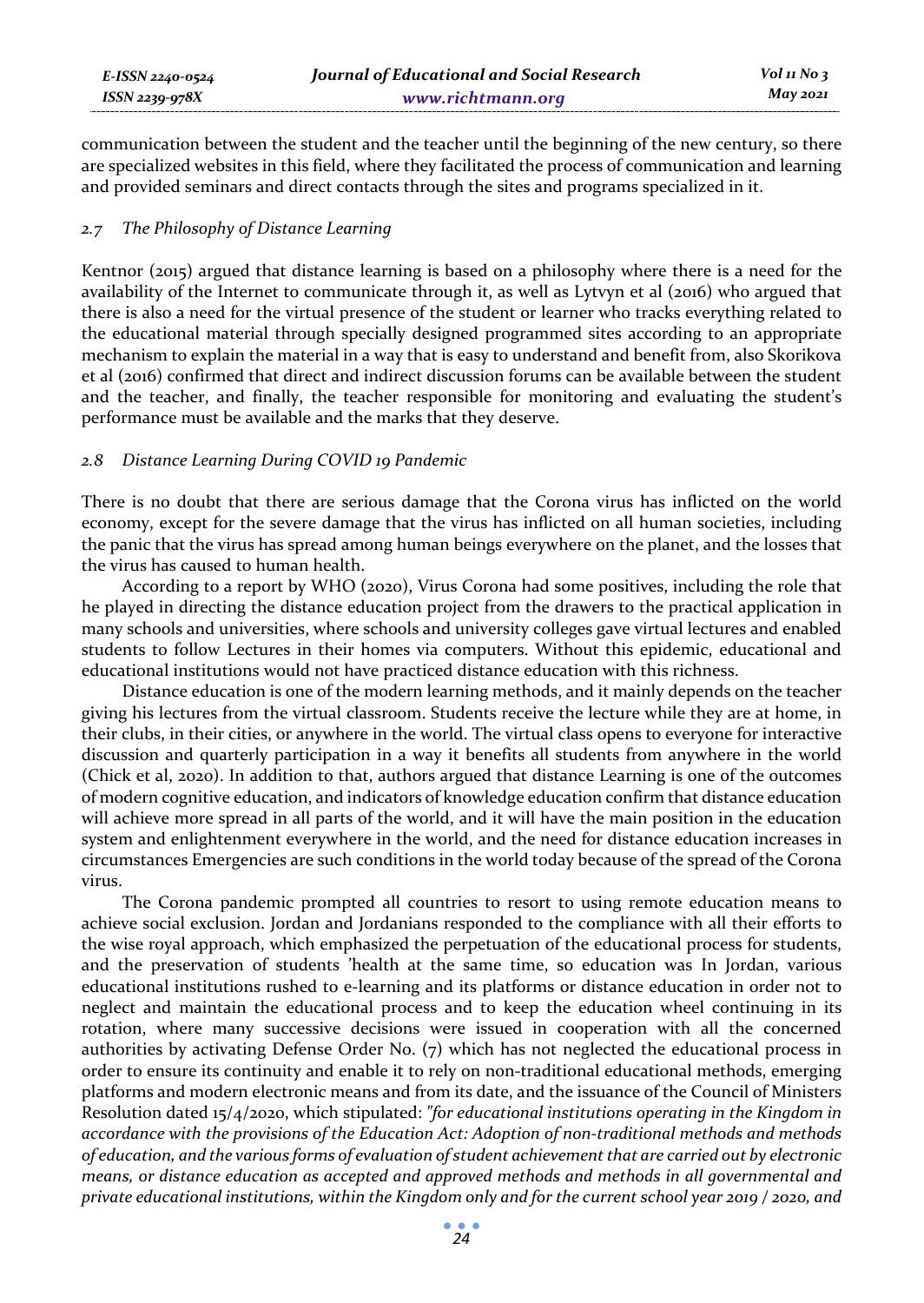*thus the Jordanian state has taken the necessary legal measures to deal with the educational file during this pandemic by all parties involved in the educational process"* (Al-Tamimi, 2020).

# **3. Methods and Methodology**

### *3.1 Model of the Study*

Following figure highlights the relationship between chosen variables of study:



# **Figure (1): Study Model Source:** American School Counselor Association, 2017; Mullen *et al*., 2015

# *3.2 Hypotheses of the Study*

From above model, following hypotheses were developed:

H0: There is no statistically significant influence of dimensions of educational counseling on the level of students' acceptance of distance learning during the pandemic

Ho<sub>1</sub>: There is no statistically significant influence of individual differences on students' acceptance of distance learning during the pandemic

According to Boeldt et al (2015), individual differences are a general principle and law, and individuals differ in quantity, quality, and wide-scale, and it appears in all aspects of personality, physically, mentally, socially, and emotionally. There are no known equations that apply to all individuals in the mentoring process. Sung et al (2016) stated that everyone has their own world and unique personality, distinct from other individuals, and they have their needs, capabilities and inclinations. It differs from everyone else because of its inherited characteristics and acquired characteristics, and there are no two on the face of the earth, one true copy. Even identical twins that originate from a single egg with a single start in growth from all manifestations quickly differ due to the multiple environmental factors that influence growth. So, an educational counselor should put into perspective those individuals' differences in dealing with students in order to guarantee the best and most accurate results from them.

H02: There is no statistically significant influence of gender differences on students' acceptance of distance learning during the pandemic

Physiological, physical, social, mental and emotional differences are one of the most important axes of educational guidance, and education plays an important role in highlighting the gender differences in the social roles that it plays as individuals of both sexes, and it is sufficient to represent on that some special differences in capabilities, attitudes, tendencies and social standards related to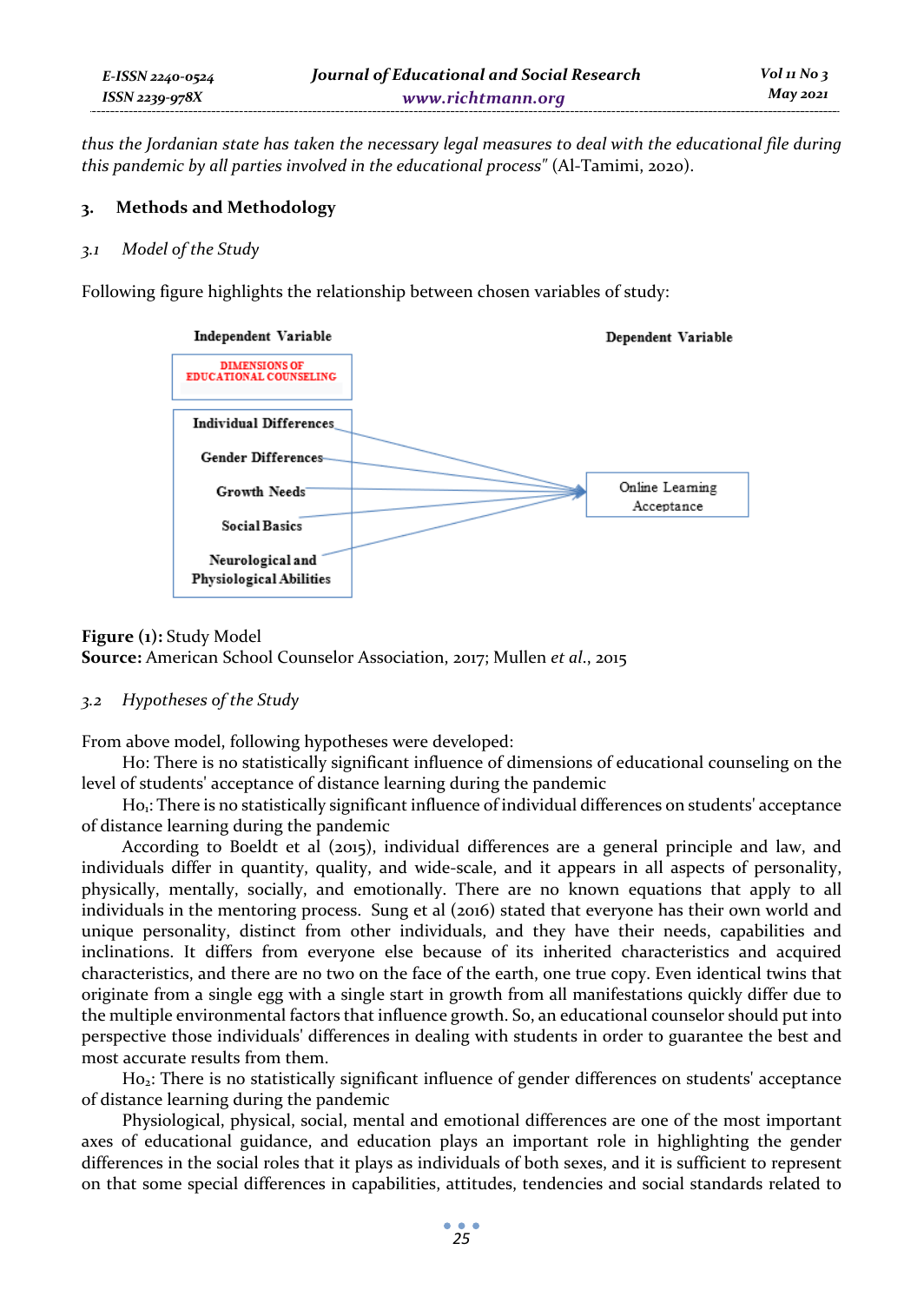clothing and available work (Balkis and Erdinç, 2017). Gnilka and Novakovic (2017) believed that psychological masculinity or psychological femininity is multiple in light of whether the individual's behavior is more inclined towards male behavior or towards female behavior regardless of his gender vital. Femininity / masculinity are an important component of the psychological counseling and guidance process. As what applies to females does not apply to males (Sung et al, 2015).

Ho<sub>3</sub>: There is no statistically significant influence of growth needs on students' acceptance of distance learning during the pandemic

Psychological counseling contributes to knowing the growth demands and the criteria that it refers to in assessing the growth of the individual, whether it is normal, unusual, advanced or late. It focuses on self-growth and self-realization (Smith and Koltz, 2015). Psychological counseling and growth psychology share an interest in caring for normal growth in all its physical, mental, social, and emotional manifestations in successive stages of development. Psychological counseling emphasizes the importance of helping an individual achieve psychological maturity, which is a common goal with growth psychology. Also, the counseling process is a continuous process from incubation to old age (Menon et al, 2016).

Ho<sub>4</sub>: There is no statistically significant influence of social basics on students' acceptance of distance learning during the pandemic

The social basics are one of the most important things that educational counseling is interested in (Tarrasch, 2015). It takes into account that the growth of individuals and their movement within the different age stages starting from childhood through adolescence and adulthood may lead to weakness and lack of concern of the family with individuals and thus deviating their path from the correct foundations as they enter into multiple labyrinths of academic failure, moral deviance, and the destruction of cultural identity (Dong et al, 2015).

The importance of social basics within the idea of study revolves around the role of social counseling in re-introducing parents to the circle of education of their children and integrating them into education requirements and problems that would confront the student and cause their failure to study (Nassar and Singh, 2020). In addition to that, educational counseling is able to integrate the individual into a circle of family, friends, and teachers that can correct their path and support them to reach their goals (Yamamoto, 2018).

Ho<sub>5</sub>: There is no statistically significant influence of Neurological and Physiological Abilities on students' acceptance of distance learning during the pandemic.

Usually, the educational counselor is fully aware that the human behaves in his environmental surroundings as a physical psychological unit, the psychological state is affected by the physical condition - and the opposite is true - in a balance under the normal conditions of a compatible normal personality. The body is considered to be a mediator between the external environment and the self as a psychological entity, and the severe chronic emotional stress and personality disorder lead to this balance being disturbed (Hardell, 2018).

In that sense, an educational counselor is aware that there is an undeniable connection between the soul and the body, and this association has an effect on emotional and physiological processes, that is, on the functions of the body's organs. The role of a counselor is in gaining the needed information regarding the neurological and physiological needs of students in order to help them achieve their goals and accept new ideas, tools, means and approaches within exceptional times (Almojaibel, 2017).

### *3.3 Research Instrument*

*E-ISSN 2240-0524 ISSN 2239-978X*

In order to realize hypotheses of current study; researcher adopted the quantitative approach through utilizing a questionnaire which was distributed on total of (163) academic counseling within capital of Jordan, Amman. The questionnaire was built by researcher with the help of previous studies and articles which tackled the same concept of pandemics influence on counseling activities and distance learning. The questionnaire appeared in two main sections; the first took into perspective demographics of study sample which included (gender, age, qualification, and experience in academic counseling field); while the other section presented statements related to variables of study (Individual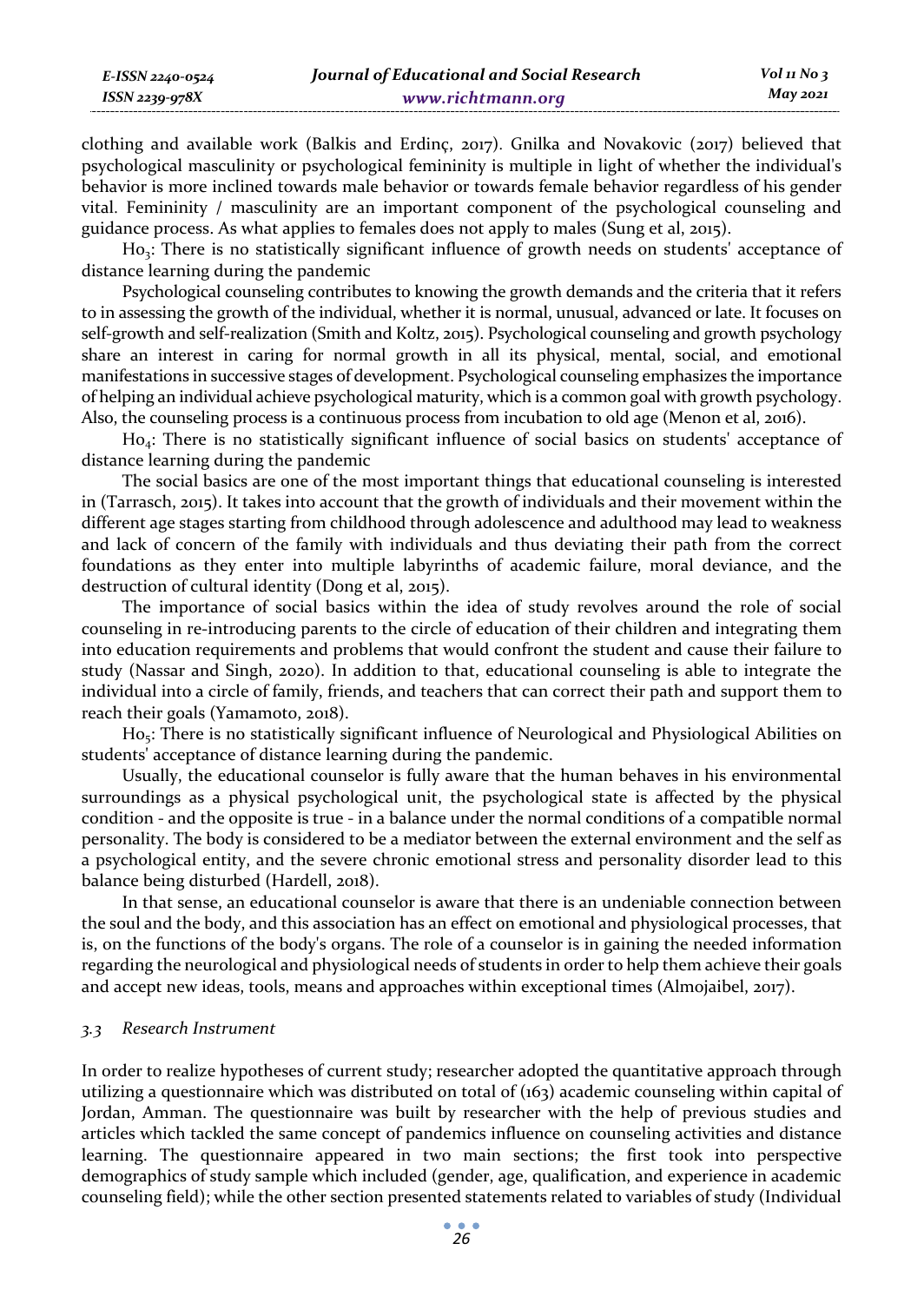Differences, Gender Differences, Growth Needs, Social Basics and Neurological and Physiological Abilities). Population of study consisted of all educational counselors who were working under the umbrella of Jordanian ministry of education.

### *3.4 Sample of the Study*

A sample of (163) educational counselor was chosen to realize the study hypotheses and be exposed to the questionnaire. The sample was reached through contacting the Jordanian ministry of education and Queen Rania Al-Abdullah foundation for educational excellence. After application process; total of (150) responded to the questionnaire giving an indication of a response ratio of  $92\%$  as statistically acceptable.

# *3.5 Tool Validity*

Cronbach's Alpha was used to test the of study tool, it resulted in a value of (0.951) for all the items within the study; the alpha however resulted greater than 0.60 which indicated the tool consistency that enhanced its use in the study.

Processing and data screening was done depending on SPSS 21<sup>st</sup> Ed. Researcher entered the gathered data on the software and the following tests were done:

- Descriptive Statistics
- Multiple Regression

### **4. Results**

Current section presented results of SPSS analysis of gathered data through the questionnaire. This section appeared in two parts, the first presented demographics of sample while the other section presented responses to questionnaire statements as according to individuals' responses.

### *4.1 Demographics*

**Table 1:** Sample characteristics according to gender

| <b>Cumulative Percent</b> | Valid Percent | Percent | Frequency |        |       |
|---------------------------|---------------|---------|-----------|--------|-------|
| 64.0                      | 64.0          | 64.0    | 96        | Female | Valid |
| 100.0                     | 36.0          | 36.0    | 54        | Male   |       |
|                           | 100.0         | 100.0   | 150       | Total  |       |

As it can be seen from table (1), sample characteristics according to gender was calculated; results indicated that majority of sample was (female) with frequency of (96) forming (64%) of total sample compared to (males) who appeared to form  $(36%)$  of total sample with frequency of  $(54)$  individuals.

| <b>Table 2:</b> Sample characteristics according to age |               |         |           |           |       |
|---------------------------------------------------------|---------------|---------|-----------|-----------|-------|
| <b>Cumulative Percent</b>                               | Valid Percent | Percent | Frequency |           |       |
| 14.7                                                    | 14.7          | 14.7    | 22        | $25 - 30$ | Valid |
| 48.0                                                    | 33.3          | 33.3    | 50        | $31 - 36$ |       |
| 76.0                                                    | 28.0          | 28.0    | 42        | $37 - 42$ |       |
| 89.3                                                    | 13.3          | 13.3    | 20        | $43 - 48$ |       |
| 95.3                                                    | 10.7          | 10.7    | 16        | $+49$     |       |
|                                                         | 100.0         | 100.0   | 150       | Total     |       |

Age results appeared in table (2) above, it was seen that majority of sample participated in study were within the age range of  $(31-36)$  forming  $(33.3%)$  of total sample with frequency of  $(50)$ , while least age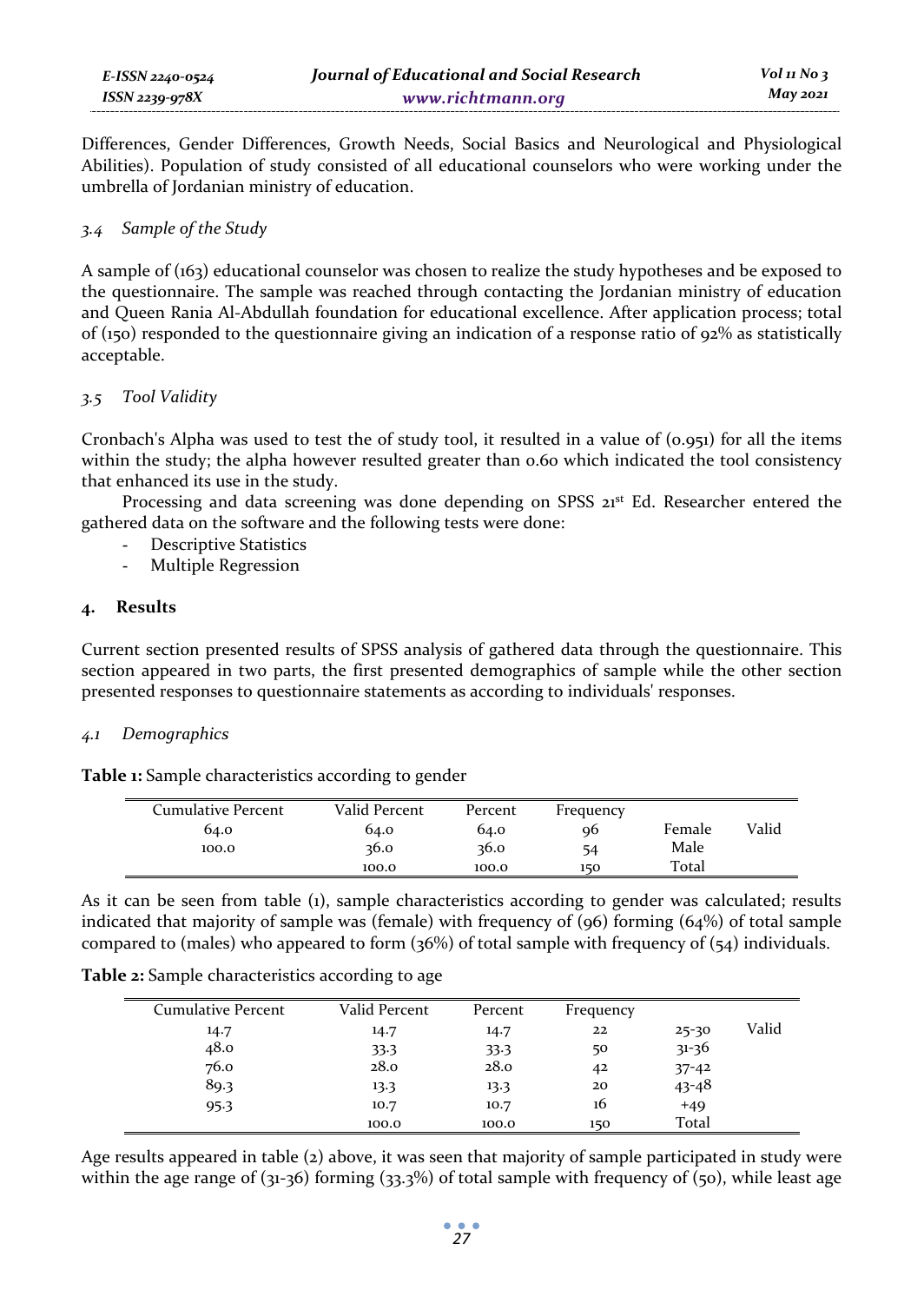range of respondents appeared to be  $(+49)$  forming  $(10.7%)$  of total sample.

| <b>Cumulative Percent</b> | Valid Percent | Percent | Frequency    |         |       |
|---------------------------|---------------|---------|--------------|---------|-------|
| 1.3                       | 1.3           | 1.3     | $\mathbf{z}$ | Diploma | Valid |
| 64.0                      | 62.7          | 62.7    | 94           | BA      |       |
| 96.0                      | 32.0          | 32.0    | 48           | MA      |       |
| 100.0                     | 4.0           | 4.0     | O            | PhD     |       |
|                           | 100.0         | 100.0   | 150          | Total   |       |

**Table 3:** Sample characteristics according to academic qualification

In table (3) above, sample characteristics according to qualifications was calculated; it appeared that majority of respondents held (BA) degree and formed (62%) of total sample, (MA) holders formed (32%) of sample and (PhD) holders formed (4%) of total sample.

**Table 4:** Sample characteristics according to experience in educational counseling

| <b>Cumulative Percent</b> | Valid Percent | Percent | Frequency |           |       |
|---------------------------|---------------|---------|-----------|-----------|-------|
| 20.7                      | 20.7          | 20.7    | 31        | $2 - 4$   | Valid |
| $55-3$                    | 34.7          | 34.7    | 52        | $5 - 7$   |       |
| 82.0                      | 26.7          | 26.7    | 40        | $8-10$    |       |
| 90.0                      | 8.0           | 8.0     | 12        | $11 - 13$ |       |
| 100.0                     | 10.0          | 10.0    | 15        | $+14$     |       |
|                           | 100.0         | 100.0   | 150       | Total     |       |

In order to classify respondents according to their years of experience, above (table4) indicated that majority of sample had an experience of (5-7) years forming (34.7%) of total sample compared to least respondents with experience years of (11-13) who formed (8%) of sample.

# *4.2 Questionnaire Analysis*

In table (5) below, respondents' answers to the questionnaire statements were calculated; it was found out that all statements scored a mean higher than mean of scale (3.00) indicating a positive attitude from respondents towards presented statements. The positive attitudes also indicated a good level of awareness regarding educational counseling from participants which can be seen as a positive result.

**Table 5:** Analysis of questionnaire statements

| Std.Deviation Mean Maximum Minimum N |      |   |              |                                                                                                                                                                                       |
|--------------------------------------|------|---|--------------|---------------------------------------------------------------------------------------------------------------------------------------------------------------------------------------|
| Dimensions of Educational Counseling |      |   |              |                                                                                                                                                                                       |
| <b>Individual Differences</b>        |      |   |              |                                                                                                                                                                                       |
| 1.126                                | 3.74 | 5 | $\mathbf{1}$ | 150 Raise students' enthusiasm and motivation for distance learning,<br>and remind them of their success moments                                                                      |
| 1.248                                | 3.69 | 5 | $\mathbf{1}$ | 150 Students are assured that distance education is a good way to<br>achieve their goals                                                                                              |
| 1.045                                | 3.71 | 5 | $\mathbf{1}$ | 150 Use suspense and attention-grabbing techniques to explain the<br>foundations of distance learning                                                                                 |
| 1.140                                | 3.61 | 5 | $\mathbf{1}$ | 150 Students' motivation has been strengthened using many methods<br>and tools                                                                                                        |
| 1.005                                | 3.59 | 5 | $\mathbf{1}$ | 150 I avoid frustrating words in dealing with them                                                                                                                                    |
| 1.096                                | 3.44 | 5 | $\mathbf{1}$ | 150 I instill in students the spirit of competition even if through<br>distance learning                                                                                              |
| .979                                 | 3.57 | 5 | $\mathbf{1}$ | 150 I follow the achievement level of students in order to identify<br>distinguished and struggling students, and accordingly, I<br>communicate with students to solve their problems |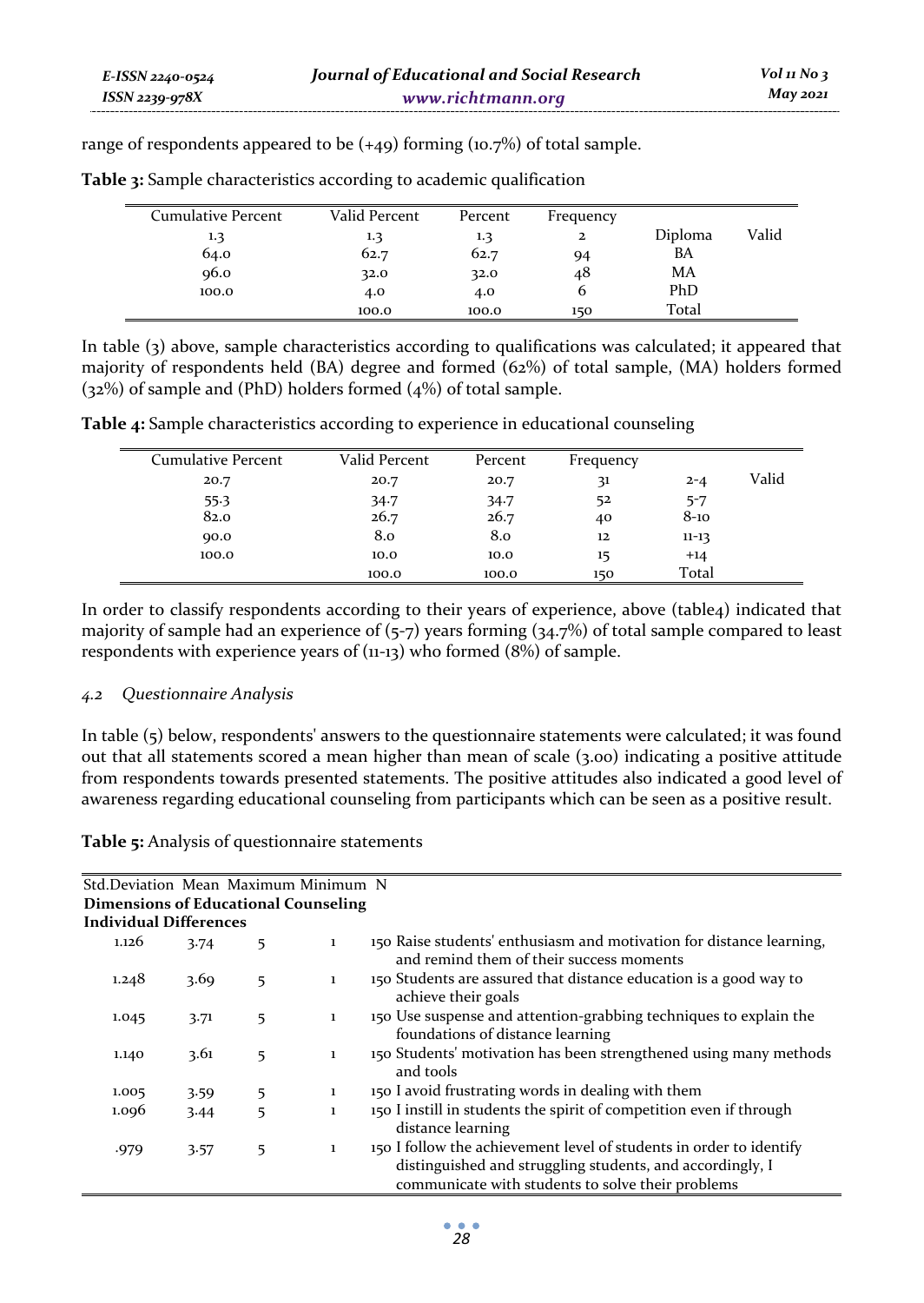| Std.Deviation Mean Maximum Minimum N |        |      |              |                                                                                                                                                                                                                                 |
|--------------------------------------|--------|------|--------------|---------------------------------------------------------------------------------------------------------------------------------------------------------------------------------------------------------------------------------|
| .952                                 | 3.45   | 5    | $\mathbf 1$  | 150 I follow up with the teacher to ensure planning for every work that<br>he does that is not repeated but rather constantly diversifies, in his                                                                               |
|                                      |        |      |              | goals, content, means and methods, to take into account the<br>individual differences between students and meet their different<br>needs.                                                                                       |
| .82890                               | 3.6000 | 5.00 | 1.38         | 150 Individual Differences<br>150 Valid N (listwise)                                                                                                                                                                            |
| <b>Gender Differences</b>            |        |      |              |                                                                                                                                                                                                                                 |
| .896                                 | 3.49   | 5    | $\mathbf 1$  | 150 I guarantee that there are no differences in dealing between the<br>sexes in relation to distance learning and that males and females<br>take the same level of attention from the teaching staff and<br>management         |
| .973                                 | 3.45   | 5    | $\mathbf 1$  | 150 Ensure that males and females benefit from and complete the<br>stages of education in addition to equally enhancing their<br>capabilities in and through education                                                          |
| .959                                 | 3.56   | 5    | $\mathbf 1$  | 150 I try to focus on females in less fortunate regions                                                                                                                                                                         |
| .966                                 | 3.67   | 5    | $\mathbf 1$  | 150 I receive complaints continuously all day from students or their<br>families about any problems they encounter                                                                                                              |
| .996                                 | 3.61   | 5    | $\mathbf 1$  | 150 I am dealing with situations that prevent females from receiving their<br>classes remotely correctly including poverty, geographical isolation,<br>disability, early marriage and pregnancy, gender-based violence          |
| 1.060                                | 3.83   | 5    | $\mathbf 1$  | 150 Gender equality was promoted in distance educational laws,<br>policies and plans                                                                                                                                            |
| 1.035                                | 3.61   | 5    | $\mathbf 1$  | 150 I guarantee that there are no differences in dealing between the<br>sexes in relation to distance learning and that males and females<br>take the same level of attention from the teaching staff and<br>management         |
| 1.045                                | 3.79   | 5    | $\mathbf 1$  | 150 Ensure that males and females benefit from and complete the<br>stages of education in addition to equally enhancing their<br>capabilities in and through education                                                          |
| 1.011                                | 3.72   | 5    | $\mathbf 1$  | 150 I try to focus on females in less fortunate regions                                                                                                                                                                         |
| 1.001                                | 3.87   | 5    | $\mathbf 1$  | 150 I receive complaints continuously all day from students or their<br>families about any problems they encounter                                                                                                              |
| .74021                               | 3.6607 | 5.00 | 1.20         | 150 Gender Differences<br>150 Valid N (listwise)                                                                                                                                                                                |
| <b>Growth Needs</b>                  |        |      |              |                                                                                                                                                                                                                                 |
| .923                                 | 3.63   | 5    | $\mathbf 1$  | 150 I consider the availability of the tools for distance learning for each<br>student and I am keen to find a solution for those who do not have the<br>tools of distance learning such as the Internet, the computer, etc.    |
| .926                                 | 4.03   | 5    | $\mathbf 1$  | 150 I monitor the situation of students in disadvantaged areas or<br>students who are financially troubled in order to find solutions<br>and assistive mechanisms                                                               |
| 1.012                                | 3.64   | 5    | $\mathbf{1}$ | 150 Students are encouraged to work in groups in order to motivate<br>each other                                                                                                                                                |
| .952                                 | 3.79   | 5    |              | 150 I try to keep the distance learning classes out of boredom and<br>routine                                                                                                                                                   |
| .907                                 | 3.79   | 5    | $\mathbf 1$  | 150 I try to remind students that distance learning is useful just as<br>much as learning in the classroom and that current situations<br>require their understanding of this                                                   |
| .994                                 | 3.62   | 5    | $\mathbf 1$  | 150 I consider the availability of the tools for distance learning for<br>each student and I am keen to find a solution for those who do not<br>have the tools of distance learning such as the Internet, the<br>computer, etc. |
| -73775                               | 3.7500 | 5.00 | 1.00         | 150 Growth Needs<br>150 Valid N (listwise)                                                                                                                                                                                      |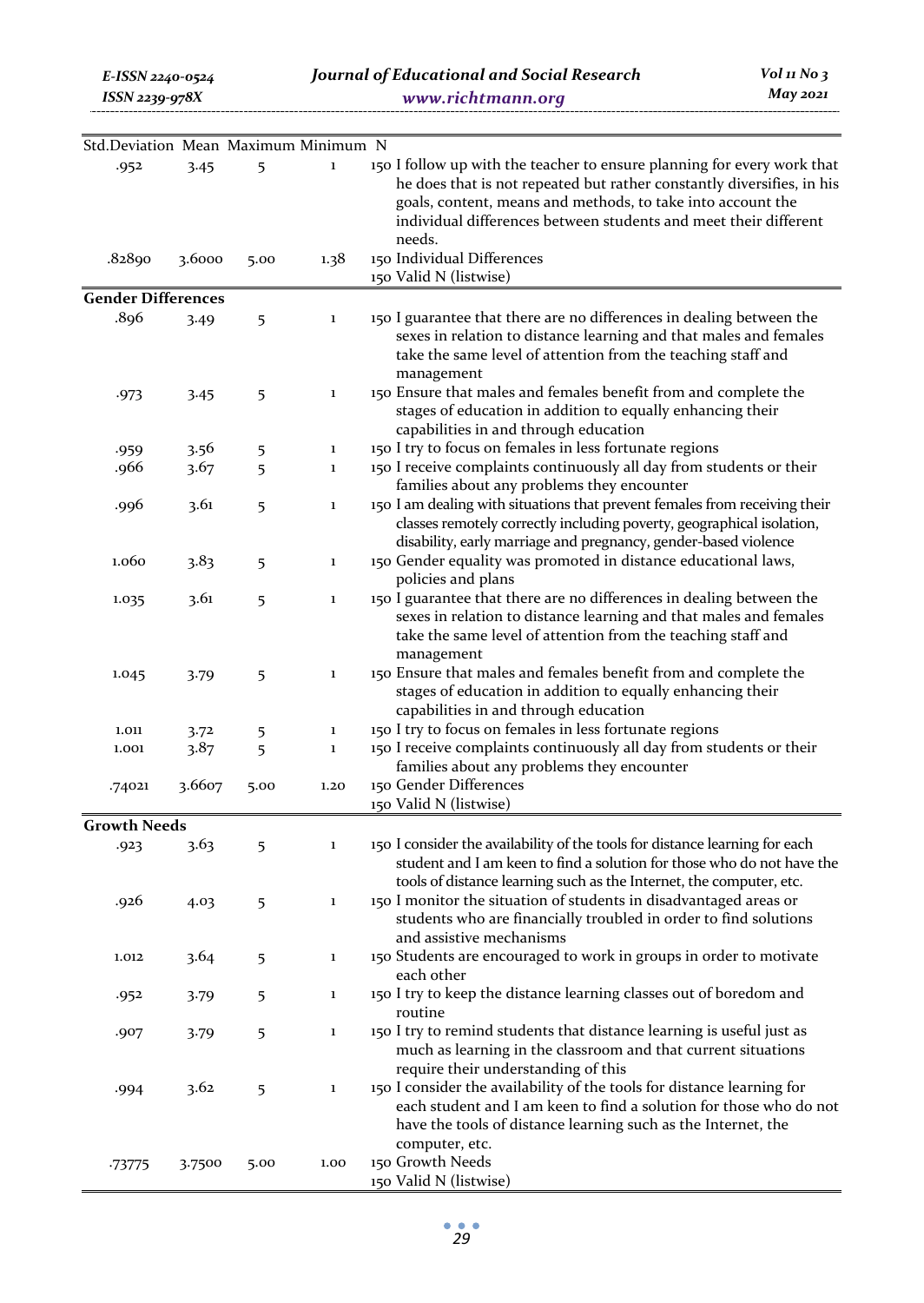| Std.Deviation Mean Maximum Minimum N            |        |      |              |                                                                                                                                                      |
|-------------------------------------------------|--------|------|--------------|------------------------------------------------------------------------------------------------------------------------------------------------------|
| <b>Social Basics</b>                            |        |      |              |                                                                                                                                                      |
| 1.123                                           | 3.80   | 5    | $\mathbf{1}$ | 150 Involve parents in matters related to distance study                                                                                             |
| 1.255                                           | 3.74   | 5    | $\mathbf{1}$ | 150 I am trying to make parents part of the educational process                                                                                      |
| 1.053                                           | 3.79   | 5    | $\mathbf{1}$ | 150 I follow the student's order through him and through<br>communication with the parents                                                           |
| 1.167                                           | 3.67   | 5    | $\mathbf{1}$ | 150 Students are encouraged to communicate with each other for the<br>purpose of understanding the nature of distance education                      |
| 1.043                                           | 3.65   | 5    | $\mathbf{1}$ | 150 Students are given realistic examples of past successes                                                                                          |
| .92801                                          | 3.7307 | 5.00 | 1.00         | 150 Social Basics                                                                                                                                    |
|                                                 |        |      |              | 150 Valid N (listwise)                                                                                                                               |
| <b>Neurological and Physiological Abilities</b> |        |      |              |                                                                                                                                                      |
| 1.115                                           | 3.53   | 5    | $\mathbf{1}$ | 150 I guarantee that there is a balance between the scientific subject<br>and the time of the class                                                  |
| .978                                            | 3.68   | 5    | $\mathbf{1}$ | 150 I guarantee that there is a diversity of teaching methods and the<br>introduction of suspense                                                    |
| .966                                            | 3.56   | 5    | $\mathbf{1}$ | 150 I encourage students to accept practical material                                                                                                |
| .914                                            | 3.58   | 5    | 1            | 150 I take into account the students 'inclinations and their willingness<br>to accept the scientific subject outside the classroom                   |
| 1.008                                           | 3.51   | 5    | $\mathbf{1}$ | 150 Ensure that there is a high preparedness for the next class                                                                                      |
| .981                                            | 3.67   | 5    | $\mathbf{1}$ | 150 I communicate with the material teachers in order to review the<br>tests and ensure that they coincide with the presented scientific<br>material |
| .981                                            | 3.76   | 5    | 1            | 150 I do flexibility with students                                                                                                                   |
| -79447                                          | 3.6114 | 5.00 | 1.43         | 150 Neurological and Physiological Abilities<br>150 Valid N (listwise)                                                                               |

**Table 6:** Descriptive analysis of variables

|                                      | Reality of Online Learning (Distance) in Jordan During the Pandemic |   |              |                                                                                                                                                                           |  |  |  |  |  |
|--------------------------------------|---------------------------------------------------------------------|---|--------------|---------------------------------------------------------------------------------------------------------------------------------------------------------------------------|--|--|--|--|--|
| Std.Deviation Mean Maximum Minimum N |                                                                     |   |              |                                                                                                                                                                           |  |  |  |  |  |
| 1.016                                | 3.69                                                                | 5 | 1            | 150 The Jordan Sports TV channel has been reconfigured to broadcast<br>educational programs specifically designed for students preparing<br>for the Tawjihi exam.         |  |  |  |  |  |
| 1.028                                | 3.95                                                                | 5 | $\mathbf{1}$ | 150 The Ministry of Education supported teachers by implementing<br>new interventions to facilitate the transition to distance learning.                                  |  |  |  |  |  |
| 1.019                                | 3.71                                                                | 5 | 1            | 150 A newly launched teacher training platform that provides<br>training courses on distance learning tools, mixed learning, and<br>educational technology.               |  |  |  |  |  |
| 1.028                                | 3.87                                                                | 5 | 1            | 150 Ministry of education in Jordan Urged parents to participate in<br>government efforts to ensure successful distance learning.                                         |  |  |  |  |  |
| .986                                 | 3.81                                                                | 5 | 1            | 150 These timely measures helped to contain and mitigate the impact<br>of the pandemic on learning in Jordan.                                                             |  |  |  |  |  |
| 1.019                                | 3.91                                                                | 5 | 1            | 150 Jordanian government highlighted the importance of using<br>distance learning tools effectively while promoting equal access<br>to reduce the impact of disturbances. |  |  |  |  |  |
| .935                                 | 3.72                                                                | 5 | 1            | 150 Many children in Jordan have access to internet but<br>comprehensive access has yet to be achieved.                                                                   |  |  |  |  |  |
| .80674                               | 3.8086 5.00                                                         |   | 1.00         | 150 REALITY<br>150 Valid N (listwise)                                                                                                                                     |  |  |  |  |  |

As for the following table (6), mean and standard deviation were calculated for total attitudes of answering variables' statements. There also appeared positive attitudes in that sense given that all variables' means scored higher than mean of scale 3.00 which indicated that statements were clear for participants and matched their level of understanding regarding the field of educational counseling.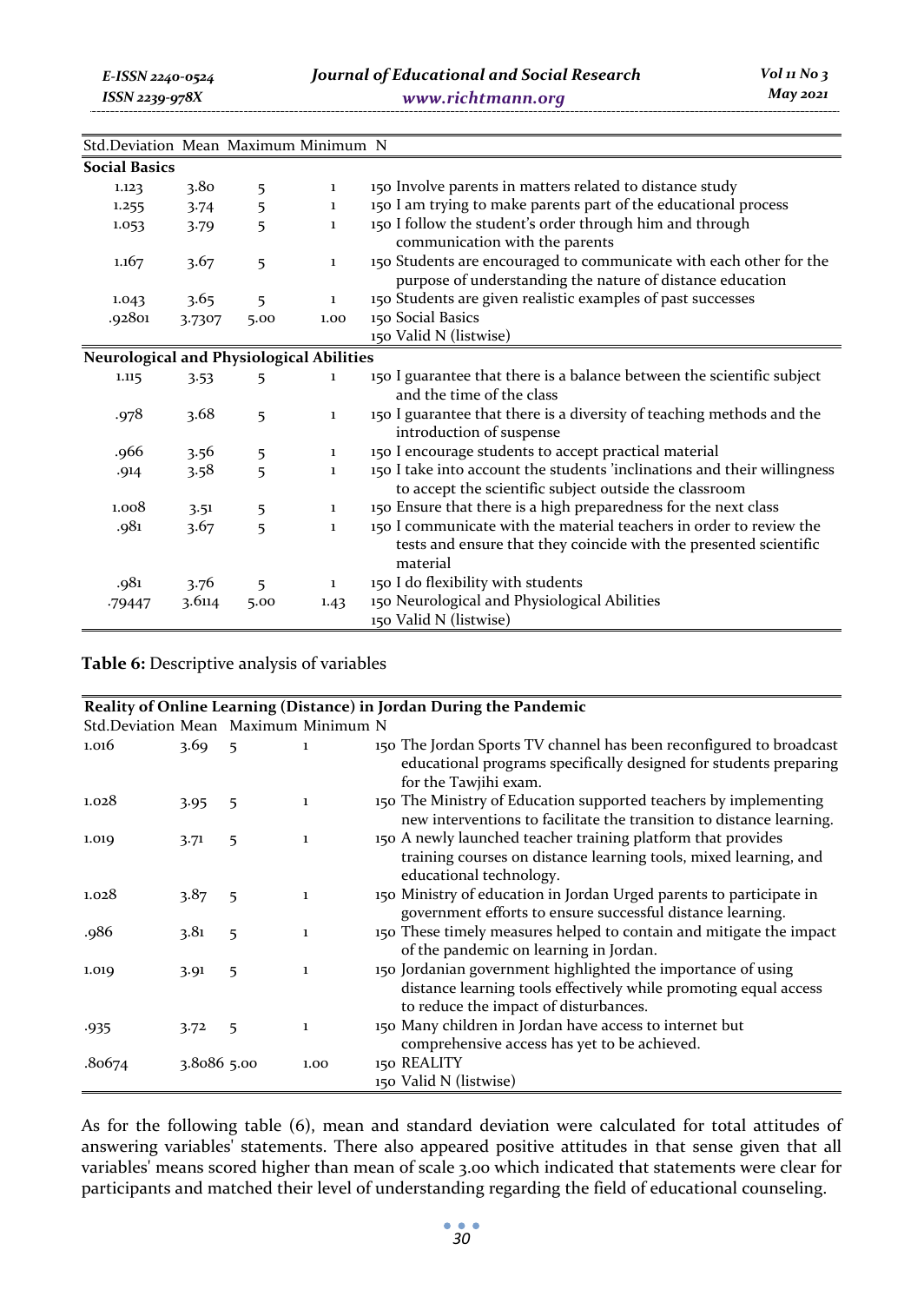### *4.3 Hypotheses Testing*

*E-ISSN 2240-0524 ISSN 2239-978X*

*4.3.1 H0: There is no statistically significant influence of dimensions of educational counseling on the level of students' acceptance of distance learning during the pandemic* 

**Table 7:** Ho Testing

|                            |                   | <b>Model Summary</b>        |           |                           |                                |       |
|----------------------------|-------------------|-----------------------------|-----------|---------------------------|--------------------------------|-------|
| Std. Error of the Estimate | Adjusted R Square |                             |           | R Square                  | R                              | Model |
| .28133                     | .878              |                             |           | .882                      | .939 <sup>a</sup>              | 1     |
|                            |                   | <b>ANOVA</b>                |           |                           |                                |       |
| Sig.                       | F                 | Mean Square                 | df        | Sum of Squares            | Model                          |       |
| .000 <sup>d</sup>          | 216.249           | 17.115                      | 5         | 85.576                    | Regression                     | 1     |
|                            |                   | .079                        | 144       | 11.397                    | Residual                       |       |
|                            |                   |                             | 149       | 96.973                    | Total                          |       |
|                            |                   | Coefficients                |           |                           |                                |       |
| Standardized Coefficients  |                   | Unstandardized Coefficients |           | Model                     |                                |       |
| Beta                       | Std. Error        |                             | B         |                           |                                |       |
|                            | .134              |                             | $-.249-$  | (Constant)                |                                | ı     |
| $-1.001-$                  | .076              |                             | $-0.974-$ | Individual Differences    |                                |       |
| .730                       | .062              |                             | $-795$    | <b>Gender Differences</b> |                                |       |
| .230                       | .049              |                             | .252      | Growth Needs              |                                |       |
| .845                       | .061              |                             | -734      | <b>Social Basics</b>      |                                |       |
| .264                       | .050              |                             | .268      | Abilities                 | Neurological and Physiological |       |

Based on results in table (7) and launching from multiple regression of hypothesis testing revealing that F value sored 0.939, F value significant at P-Value <0.05 and referred to a correlation between dependent and independent variables; results indicated that the hypothesis was rejected and there appeared to be an influence of educational counseling dimensions on students' acceptance of online learning during the pandemic

*4.3.2 H01: There is no statistically significant influence of individual differences on students' acceptance of distance learning during the pandemic* 

Table 8: Ho<sub>1</sub> Testing

|                            |        | <b>Model Summary</b>                                        |            |          |                |                        |       |
|----------------------------|--------|-------------------------------------------------------------|------------|----------|----------------|------------------------|-------|
| Std. Error of the Estimate |        | <b>Adjusted R Square</b>                                    |            | R Square |                | R                      | Model |
| .66595                     |        | .319                                                        |            | $-323$   |                | .568a                  | ı     |
|                            |        | <b>ANOVA</b>                                                |            |          |                |                        |       |
| Sig.                       | F      | Mean Square                                                 | df         |          | Sum of Squares | Model                  |       |
| .000 <sup>d</sup>          | 70.657 | 31.336                                                      |            |          | 31.336         | Regression             |       |
|                            |        | $-443$                                                      | 148        |          | 65.637         | Residual               |       |
|                            |        |                                                             | 149        |          | 96.973         | Total                  |       |
|                            |        | Coefficients                                                |            |          |                |                        |       |
|                            |        | Standardized Coefficients Unstandardized Coefficients Model |            |          |                |                        |       |
| Sig.                       | t      | Beta                                                        | Std. Error | B        |                |                        |       |
| .000                       | 7.474  |                                                             | .243       | 1.817    | (Constant)     |                        |       |
| .000                       | 8.406  | .568                                                        | .066       | .553     |                | Individual Differences |       |

Examining table (8), linear regression was employed in order to test the above hypothesis, with an R value of 0.568 and F value significant at P-Value <0.05, it was indicated that there is a correlation between independent and dependent variable leading to rejecting the  $1<sup>st</sup>$  sub-hypothesis and confirming the fact that minding individuals' difference by educational counselors helped students in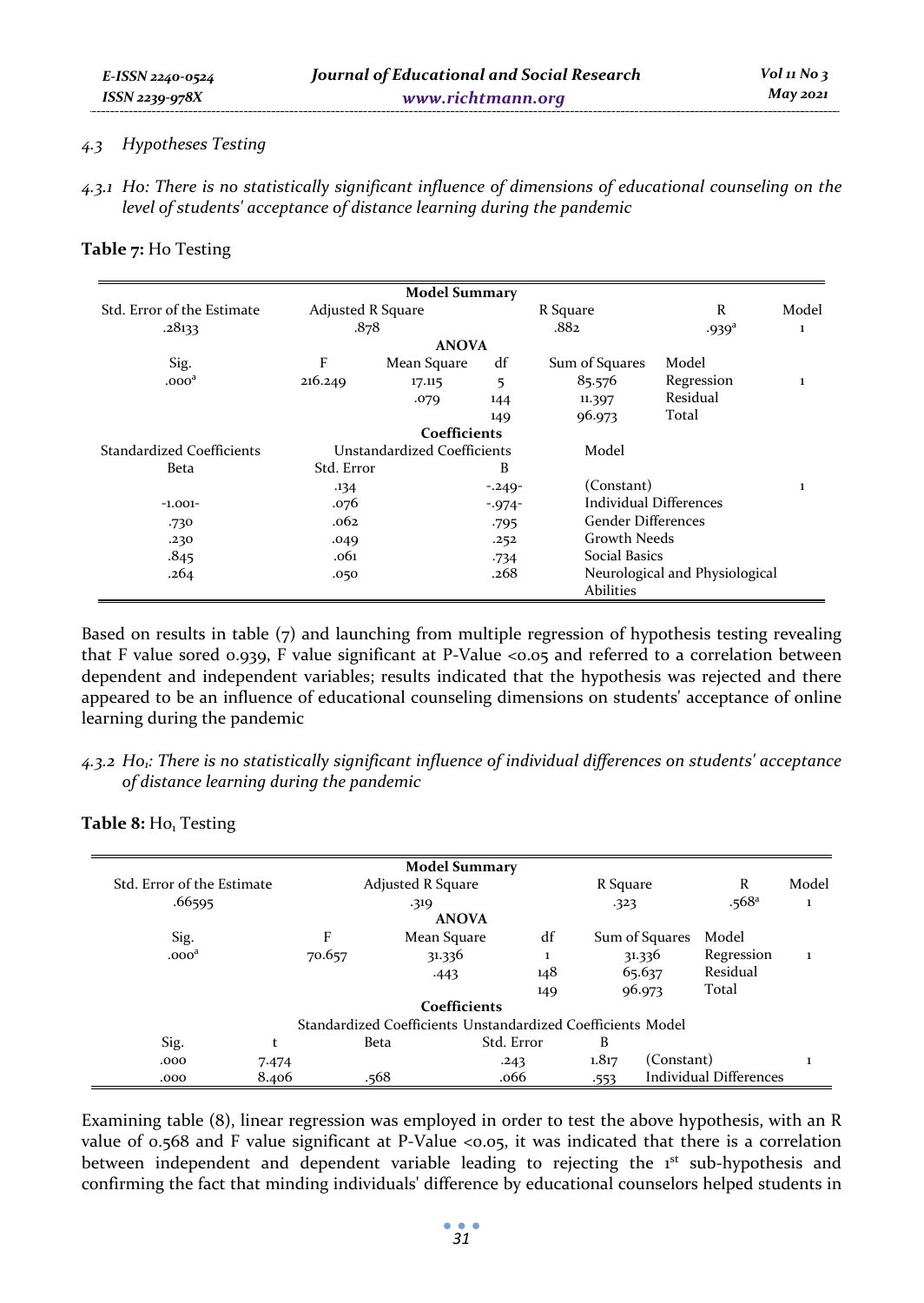accepting online learning during the pandemic.

*4.3.3 H02: There is no statistically significant influence of gender differences on students' acceptance of distance learning during the pandemic* 

# Table 9: Ho<sub>2</sub> Testing

|                            |         |                                                             | <b>Model Summary</b> |                      |                           |       |
|----------------------------|---------|-------------------------------------------------------------|----------------------|----------------------|---------------------------|-------|
| Std. Error of the Estimate |         | Adjusted R Square                                           |                      | R Square             | R                         | Model |
|                            | .47985  | .646                                                        |                      | .649                 | .805 <sup>a</sup>         | 1     |
|                            |         |                                                             | <b>ANOVA</b>         |                      |                           |       |
| Sig.                       | F       | Mean Square                                                 | df                   | Sum of Squares Model |                           |       |
| .000 <sup>a</sup>          | 273.155 | 62.895                                                      | ı                    | 62.895               | Regression                |       |
|                            |         | .230                                                        | 148                  | 34.078               | Residual                  |       |
|                            |         |                                                             | 149                  | 96.973               | Total                     |       |
|                            |         |                                                             | Coefficients         |                      |                           |       |
|                            |         | Standardized Coefficients Unstandardized Coefficients Model |                      |                      |                           |       |
| Sig.                       | t       | Beta                                                        | Std. Error           | B                    |                           |       |
| .003                       | 3.003   |                                                             | .198                 | .595                 | (Constant)                |       |
| .000                       | 16.527  | .805                                                        | .053                 | .878                 | <b>Gender Differences</b> |       |

In 2<sup>nd</sup> hypothesis testing above, linear regression analysis was used and referred that R value was 0.805, also, F value significant at P-Value <0.05 this indicated that there is a correlation between dependent and independent variables and based on that; there is a positive influence of minding gender difference by counselors in a way that increased students' acceptance of online learning during the pandemic.

*4.3.4 H03: There is no statistically significant influence of growth needs on students' acceptance of distance learning during the pandemic* 

| Table 10: Ho <sub>3</sub> Testing |  |  |
|-----------------------------------|--|--|
|-----------------------------------|--|--|

|                   |                            |                                                             | <b>Model Summary</b>      |                |                     |       |
|-------------------|----------------------------|-------------------------------------------------------------|---------------------------|----------------|---------------------|-------|
|                   | Std. Error of the Estimate | <b>Adjusted R Square</b>                                    |                           | R Square       | R                   | Model |
|                   | .60518                     | $-437$                                                      |                           | .441           | .664 <sup>a</sup>   | 1     |
|                   |                            | <b>ANOVA</b> <sup>b</sup>                                   |                           |                |                     |       |
| Sig.              | F                          | Mean Square                                                 | df                        | Sum of Squares | Model               |       |
| .000 <sup>a</sup> | 116.774                    | 42.768                                                      | I.                        | 42.768         | Regression          |       |
|                   |                            | .366                                                        | 148                       | 54.205         | Residual            |       |
|                   |                            |                                                             | 149                       | 96.973         | Total               |       |
|                   |                            |                                                             | Coefficients <sup>a</sup> |                |                     |       |
|                   |                            | Standardized Coefficients Unstandardized Coefficients Model |                           |                |                     |       |
| Sig.              | t                          | Beta                                                        | Std. Error                | B              |                     |       |
| .000              | 4.226                      |                                                             | .257                      | 1.085          | (Constant)          | ı     |
| .000              | 10.806                     | .664                                                        | .067                      | .726           | <b>Growth Needs</b> |       |

Table (10) showed results of using linear regression analysis to test 3rd hypothesis. It was seen that R value scored 0.664 and F value significant at P-Value <0.05 which indicated a relationship that positive between independent and dependent variables, this leads to rejecting the  $3<sup>rd</sup>$  hypothesis and confirming that there is a positive influence of minding growth needs on students' acceptance of online learning during the pandemic.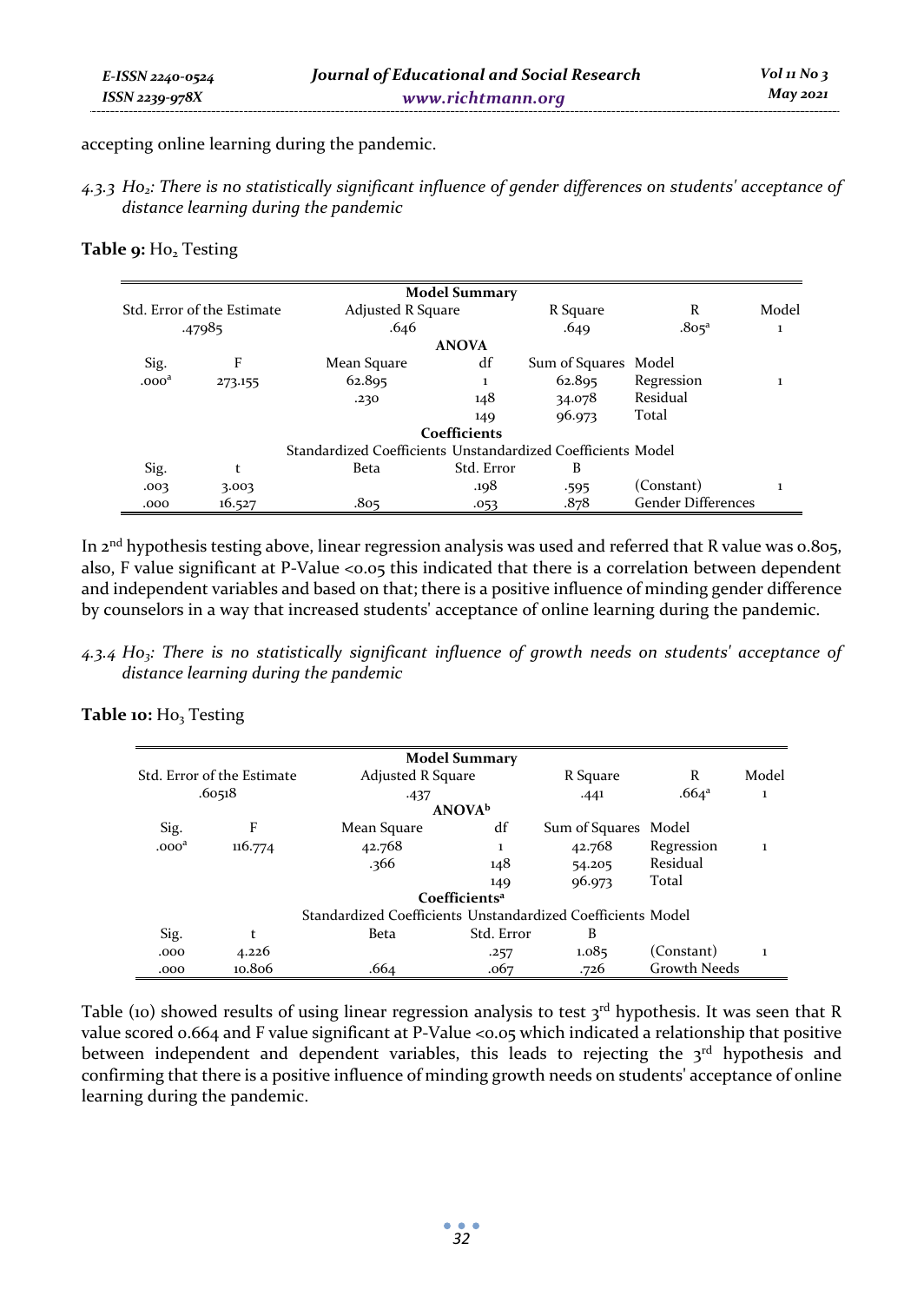*4.3.5 H04: There is no statistically significant influence of social basics on students' acceptance of distance learning during the pandemic* 

|  |  |  | Table (11): Ho <sub>4</sub> Testing |
|--|--|--|-------------------------------------|
|--|--|--|-------------------------------------|

|                   |                            | <b>Model Summary</b>                                        |            |                |                   |       |
|-------------------|----------------------------|-------------------------------------------------------------|------------|----------------|-------------------|-------|
|                   | Std. Error of the Estimate | Adjusted R Square                                           |            | R Square       | R                 | Model |
|                   | .64494                     | .361                                                        |            | .365           | .604 <sup>a</sup> | 1     |
|                   |                            | <b>ANOVA</b>                                                |            |                |                   |       |
| Sig.              | F                          | Mean Square                                                 | df         | Sum of Squares | Model             |       |
| .000 <sup>a</sup> | 85.134                     | 35.412                                                      | 1          | 35.412         | Regression        | 1     |
|                   |                            | .416                                                        | 148        | 61.561         | Residual          |       |
|                   |                            |                                                             | 149        | 96.973         | Total             |       |
|                   |                            | Coefficients                                                |            |                |                   |       |
|                   |                            | Standardized Coefficients Unstandardized Coefficients Model |            |                |                   |       |
| Sig.              | t                          | Beta                                                        | Std. Error | B              |                   |       |
| .000              | 8.448                      |                                                             | .219       | 1.849          | (Constant)        | ı     |
| .000              | 9.227                      | .604                                                        | .057       | .525           | Social Basics     |       |

As it can be seen from table (11) above, linear regression analysis was used to identify the reality of  $4<sup>th</sup>$ hypothesis, an R value of 0.604 appeared and F value significant at P-Value <0.05 which rejected the original hypothesis and confirming a correlation between dependent and independent variables, this managed to assure that minding the social needs are among the factors that helped students to accept online learning during the pandemic in Jordan.

*4.4 H05: There is no statistically significant influence of Neurological and Physiological Abilities on students' acceptance of distance learning during the pandemic* 

|                            |                             | <b>Model Summary</b> |       |                |                         |       |
|----------------------------|-----------------------------|----------------------|-------|----------------|-------------------------|-------|
| Std. Error of the Estimate | <b>Adjusted R Square</b>    |                      |       | R Square       | R                       | Model |
| .52751                     | .572                        |                      |       | $-575$         | $.758$ <sup>a</sup>     | 1     |
|                            |                             | <b>ANOVA</b>         |       |                |                         |       |
| Sig.                       | F                           | Mean Square          | df    | Sum of Squares | Model                   |       |
| .000 <sup>a</sup>          | 200.487                     | 55.789               | 1     | 55.789         | Regression              | I.    |
|                            |                             | .278                 | 148   | 41.184         | Residual                |       |
|                            |                             |                      | 149   | 96.973         | Total                   |       |
|                            |                             | Coefficients         |       |                |                         |       |
| Standardized Coefficients  | Unstandardized Coefficients |                      | Model |                |                         |       |
| Beta                       | Std. Error                  |                      | B     |                |                         |       |
|                            | .201                        |                      | 1.027 | (Constant)     |                         |       |
| .758                       | .054                        |                      | .770  |                | Neurological and        |       |
|                            |                             |                      |       |                | Physiological Abilities |       |
|                            |                             |                      |       |                |                         |       |

Table 12: Ho<sub>5</sub> Testing

In table (12), linear regression was used in order to test the  $5<sup>th</sup>$  hypothesis, it was seen that R value scored 0.758 which is an indication of the correlation between dependent and independent variables; with an F value significant at P-Value <0.05, it was confirmed that the null hypothesis was rejected and that minding the neurological and physiological abilities of students helped them to accept online learning during the pandemic in Jordan.

# **5. Discussion**

Current study aimed at examining the role of educational counselor in supporting students'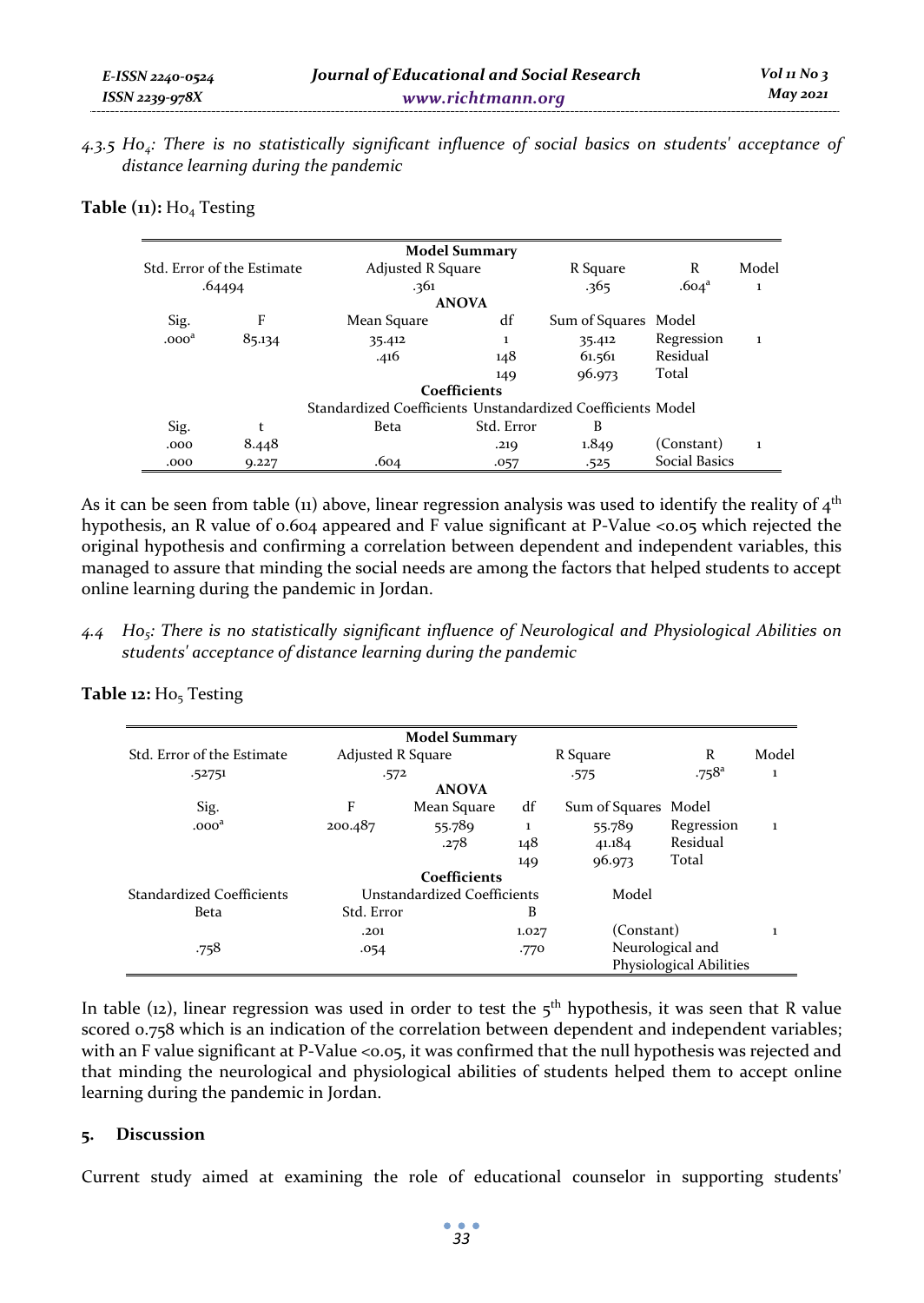| E-ISSN 2240-0524 | Journal of Educational and Social Research | $Vol$ 11 No 3 |
|------------------|--------------------------------------------|---------------|
| ISSN 2239-978X   | www.richtmann.org                          | May 2021      |

educational journey through the online means during the COVID 19 pandemic and the lockdown that Jordan was exposed in the first half of 2020. Examining the influence of educational counselors came through measuring their focus on 5 main aspects of educational counseling which included (Individual Differences, Gender Differences, Growth Needs, Social Basics and Neurological and Physiological Abilities). Results were obtained through uploading a questionnaire online for the chosen sample of educational counselors obtained from contacting the Jordanian ministry of education.

Study results came up with the following results:

- There is a high level of awareness regarding educational counseling dimensions among participants as respondents' answers to the statements came with positive attitudes referring to their full knowledge of their duties.
- All statements were answered in a way that reflected the ability of respondents to manage their duties and present the best approach to educational counseling during exceptional situations.
- Majority of respondents answering questionnaire appeared to be (female) individuals within the age range of (31-36) holding (BA) degree in educational and psychological counseling with an experience of (5-11) years.
- All null hypotheses of study were rejected and there appeared to be a positive influence of educational counseling dimensions including (Individual Differences, Gender Differences, Growth Needs, Social Basics and Neurological and Physiological Abilities) on students' acceptance of online learning during COVID 19 pandemic an the quarantine in Jordan in 2020.
- Most influential variable of all study variables in effecting students' acceptance of online learning during the pandemic and lockdown in Jordan appeared to be gender differences scoring an R value of 0.805 and referring to the influence of minding gender differences (male/female) and its role in increasing the acceptance of online learning.
- The least influential variable of all appeared to be individual difference which scored an R value of 0.568 among all chosen variables; however, the variable still appeared to be influential on degree of students' acceptance of online learning.

It appeared through results that the main hypothesis of study was rejected and referred that educational counseling prove its efficiency in increasing the level of students' acceptance of online learning especially through the exceptional times of COVID 19 pandemic spread and the need to lockdown all the country including its educational institutions.

From study results, the variable of gender differences appeared to be the most influential in helping students accepting online learning, the gender differences appeared to be of great influence in managing the transitional approach of students from classroom teaching to online teaching through the virtual world. This result matched what came along with Balkis and Erdinç (2017) when they argued that there is no doubt of the need of an educational counselor to have the ability and the awareness regarding the gender differences between male and female students in educational setting. Also, the results matched what Gnilka and Novakovic (2017) brought up regarding the same idea and stated that the differences between genders may play a role in tackling change and managing it within a gender related situation, also Sung et al (2015) supported the same idea.

In the  $2<sup>nd</sup>$  rank of influence; there appeared that neurological and physiological abilities are influential in managing online learning acceptance of students as it sored a value of 0.758 and indicated that minding the neurological and physiological abilities of students in the setting of online learning. The same idea was tackled by Russell-Chapin (2016) who argued that neurological and physiological abilities of individuals differs in the way they handle activity, neurological aspects are more influential especially when it comes to technology and accepting it. Also, Barden et al (2015) referred to the role of abilities and its differences from one individual to another.

Growth needs variable appeared to be in the  $3<sup>rd</sup>$  rank scoring an R value of 0.664 and indicating that some of the activities among students are basically hard to achieve if the educational counselor didin't put into perspective their needs which rhymes with what Smith and Koltz (2015) and Menon et al (2016) noted. While on the  $4<sup>th</sup>$  rank the variable of social basics scored an R value of 0.604 and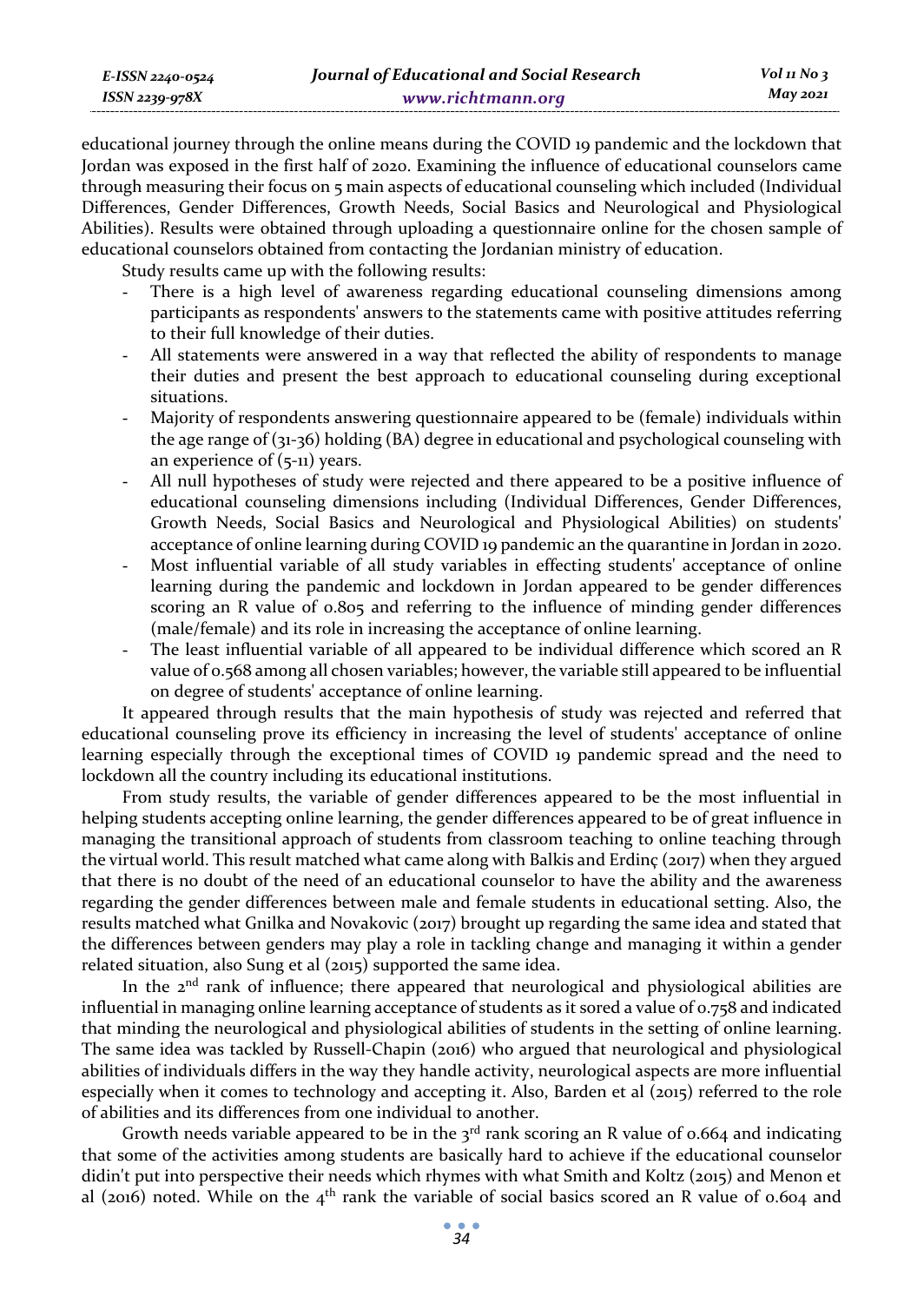indicated that the lack of technology though growing up and the support from family and friends may hinder the students' ability to accept online learning.

The least influential variable appeared to be individual difference scoring an R value of 0.568, this variable indicated that the individual's awareness of themselves and their awareness of the environment differs from the awareness of others as this awareness is affected by many factors, including level of growth, level of education, social class and the society in which they live. These results rhymed with what came along with Boeldt et al (2015) and Sung et al (2016) when they argued that what we see as an agreement in the general perception among individuals is due to the existence of similar common experience in general. Even the agreement is not complete, but it is close and it is this convergence that leads to understanding and agreement. Therefore, individual differences should be included in the calculation when performing the psychological guidance and counseling process, and there is no single guidance method that works for everyone.

Hence, the current study confirmed that we are in urgent need of educational counseling and educational specialists in various fields of life, whether they are religious, educational, health, security or sports. As the presence of the student counselor in schools achieves educational goals, and students create education that refines behavior, and provides them with balance in all aspects of life in order to become good members and contribute to building society.

In the case of the exceptional situations that forced the suspension of educational facilities, the educational counselors demonstrated their merit and importance in studying the problems facing students in distance education, and they worked hard to find appropriate solutions to these problems by following the academic achievement of students, encouraging the excelling, and studying The situation of students with poor achievement, knowing the reasons through mutual cooperation between school and home, and finding good solutions to achieve the goals of education.

The educational counselors work to discover students' weaknesses and abilities and develop those capabilities and invest them for the benefit of the individual and society, and guide students and provide them with educational and professional opportunities so that they are able to deal with the pressures of distance learning and adapt to the exceptional and new situations.

Jordan, with all its health, civil and security institutions and its wise leadership since the beginning of the Corona crisis, has managed to overcome many challenges and put a distinct imprint and plan a unique model in crisis management, and this has been through its reliance on specific strategies committed to its full and rapid application and the highest levels and standards of transparency in Dealing with the crisis and its data. One of the most prominent of these strategies was the revitalization of the role of the Crisis Cell in the country and the activation of the defense law, which enabled Jordan to control and distinguish greatly in this pandemic that ravages the world as a whole, as a model of success for the rest of the countries in this field.

# **6. Conclusion**

According to the global monitoring of school closures due to the Corona pandemic issued by UNESCO (2020); it was revealed that most governments in the world have temporarily closed educational institutions, in an effort to stem the spread of the Covid-19 pandemic. This closure has affected almost 60% of the world's students across the country. Other countries have closed schools in some areas, affecting the education of millions of additional learners. UNESCO is working to provide support to countries to mitigate the immediate impact of school closures, in particular the impact of the most vulnerable and disadvantaged groups, and it seeks to facilitate the sustainability of education for all through distance learning.

Counseling and guidance in all different fields of life is an essential requirement, which is good behavior, and a noble work that has positive fruits in society, especially if the mentor has many good values and good attributes, combined with good awareness of sound and successful education methods in dealing with others and guiding them to goodness. The school is one of the building blocks of society, but rather an integral part of society, and it is an educational entity that combines science, education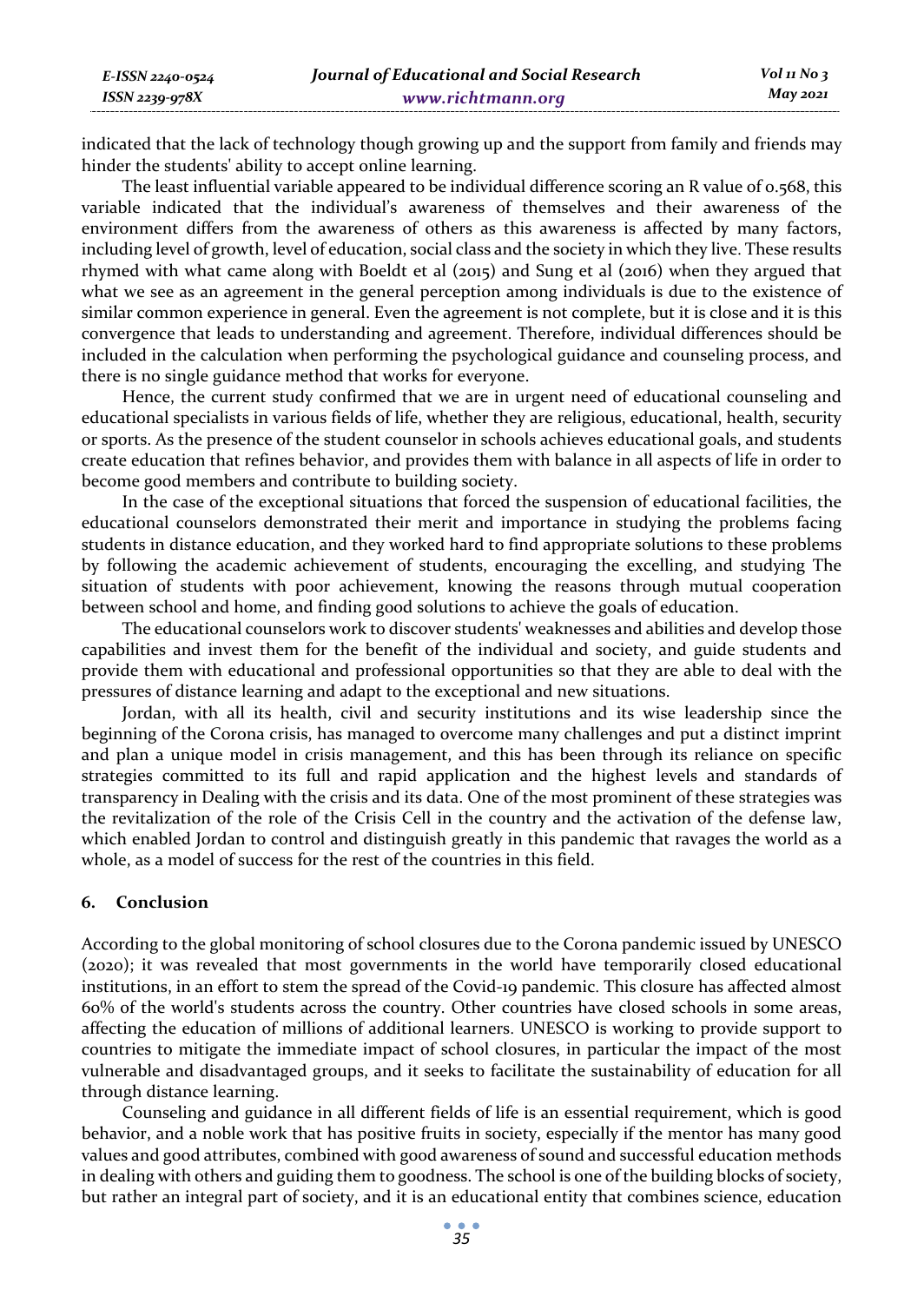and guidance, in order to bring us good generations working and trained in life, and aims to help students to be their personalities, know their capabilities, and be able to solve their problems, and have psychological, educational, health.

Through the current study and after examine hypotheses and reached results; it is worth to mention that study came up with the following question for future studies:

*"Did Virus Corona contribute to reshaping the educational process? Will the idea of virtual educational counseling be adopted through the internet in the future?"* 

### **7. Recommendations**

Based on above discussion of results, current study recommended the following:

- Promote the tasks and priorities of academic counseling in all schools, particularly government schools
- Develop a culture that supports distance education and creates a positive electronic environment.
- Developing organizational programs for students, teachers, and educational counselors to provide them with the assistance they need.

### **References**

- Al Ghamdi, A., Samarji, A., & Watt, A. (2016). Essential considerations in distance education in KSA: Teacher immediacy in a virtual teaching and learning environment. *International Journal of Information and Education Technology*, *6*(1), 17.
- Almojaibel, A. (2017). *Understanding intention to use telerehabilitation: applicability of the Technology Acceptance Model (TAM)* (Doctoral dissertation).
- Al-Tamimi, A. (2020). [Higher education in Jordan beyond the Corona virus challenges. *Al-Ghad News]*. Retrieved from https://alghad.com.
- American School Counselor Association. (2017). *The School Counselor and Virtual School Counseling*, Report, American School Counselor Association.
- Anastasov, B., & Ristevska, M. (2019). The Role Of The Counselor In The Pedagogical Counseling Process. *International Journal of Education TEACHER*, *9*(18), 54-59.
- Balkis, M., & Erdinç, D. U. R. U. (2017). Gender differences in the relationship between academic procrastination, satifaction with academic life and academic performance. *Electronic Journal of Research in Educational Psychology*, *15*(1), 105-125.
- Barden, S., Conley, A., & Young, M. (2015). Integrating health and wellness in mental health counseling: Clinical, educational, and policy implications. *Journal of mental health counseling*, *37*(2), 152-163.
- Basilaia, G., & Kvavadze, D. (2020). Transition to online education in schools during a SARS-CoV-2 coronavirus (COVID-19) pandemic in Georgia. *Pedagogical Research*, *5*(4), 1-9.
- Boeldt, D. L., Schork, N. J., Topol, E. J., & Bloss, C. S. (2015). Influence of individual differences in disease perception on consumer response to direct-to-consumer genomic testing. *Clinical genetics*, *87*(3), 225-232.
- Bozkurt, A., & Sharma, R. C. (2020). Emergency remote teaching in a time of global crisis due to CoronaVirus pandemic. *Asian Journal of Distance Education*, *15*(1), 1-5.
- Carlisle, R. M., Hays, D. G., Pribesh, S. L., & Wood, C. T. (2017). Educational technology and distance supervision in counselor education. *Counselor Education and Supervision*, *56*(1), 33-49.
- Chick, R. C., Clifton, G. T., Peace, K. M., Propper, B. W., Hale, D. F., Alseidi, A. A., & Vreeland, T. J. (2020). Using technology to maintain the education of residents during the COVID-19 pandemic. *Journal of Surgical Education*, *77(4*), 729–732
- Dong, S., Ethridge, G., Rodgers-Bonaccorsy, R., & Oire, S. N. (2015). Assessing infusion of social justice in rehabilitation counselor education curriculum. *Rehabilitation Research, Policy, and Education*, *29*(4), 406- 420.
- Elliott, A., Salazar, B. M., Dennis, B. L., Bohecker, L., Nielson, T., LaMantia, K., & Kleist, D. M. (2019). Pedagogical perspectives on counselor education: An autoethnographic experience of doctoral student development. *The Qualitative Report*, *24*(4), 648-666.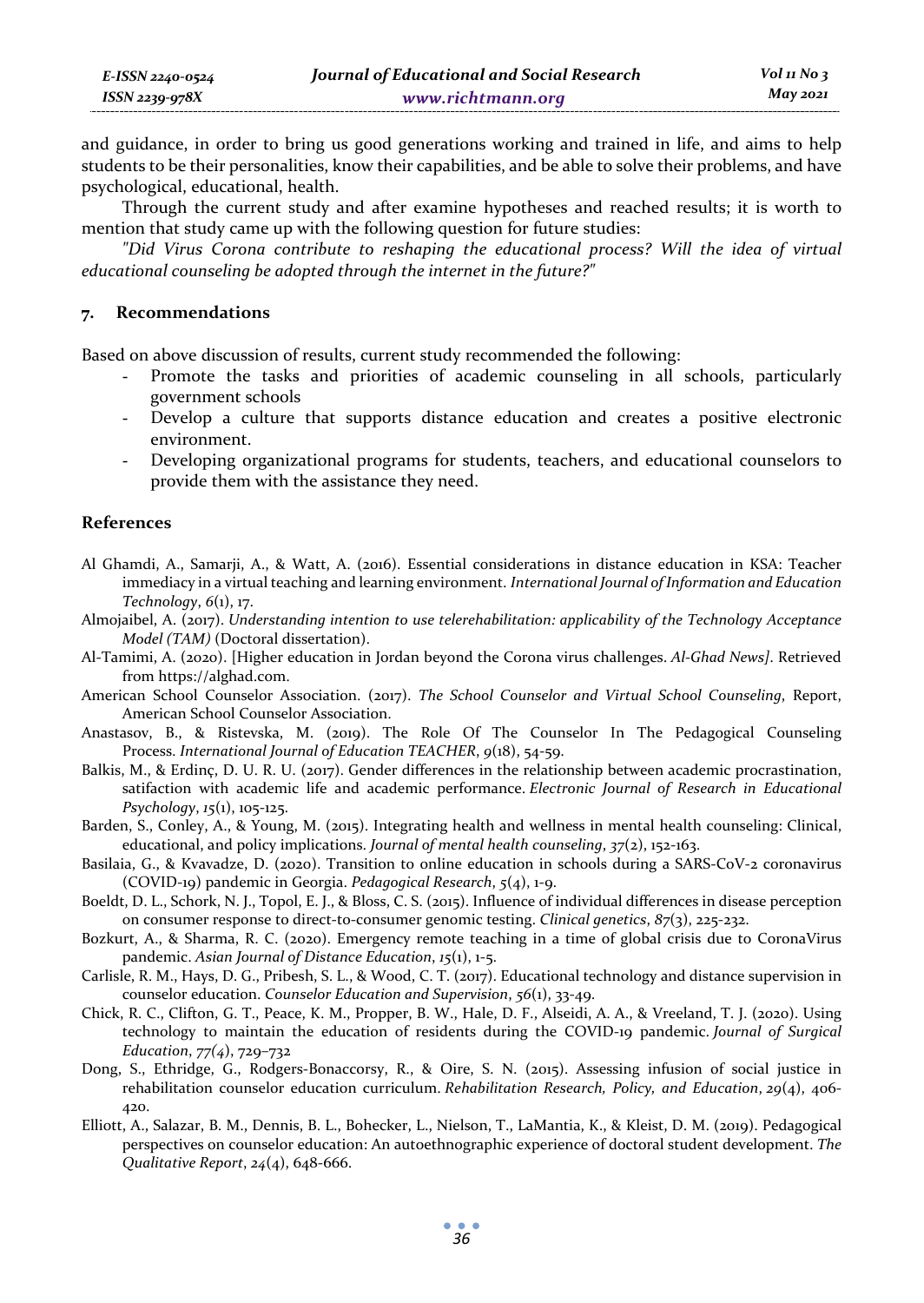Ghaith, S., Banat, S., Hamad, G., & Albadareen, G. (2012). Jordanian School Counselor Involvement in School-Family-Community Partnerships. *International Journal for the Advancement of Counseling*, *34*(4), 307-319.

Gnilka, P. B., & Novakovic, A. (2017). Gender differences in STEM students' perfectionism, career search self-efficacy, and perception of career barriers. *Journal of Counseling & Development*, *95*(1), 56-66.

- Halstead, M. E., McAvoy, K., Devore, C. D., Carl, R., Lee, M., & Logan, K. (2013). Returning to learning following a concussion. *Pediatrics*, *132*(5), 948-957.
- Hardell, L. (2018). Effects of mobile phones on children's and adolescents' health: A commentary. *Child development*, *89*(1), 137-140.
- Haskins, N. H., & Singh, A. (2015). Critical race theory and counselor education pedagogy: Creating equitable training. *Counselor Education and Supervision*, *54*(4), 288-301.
- Hutchison, B., Odegard-Koester, M., & Koltz, R. (2016). Intentional Work Group Experiences: A Pedagogical Tool for Counselor Educators. *The Journal of Counselor Preparation and Supervision*, *8*(1), 3.
- Ilmiyah, S., & Setiawan, A. R. (2020). Students' Worksheet for Distance Learning Based on Scientific Literacy in the Topic Coronavirus Disease 2019 (COVID-19).
- Kentnor, H. E. (2015). Distance education and the evolution of online learning in the United States. *Curriculum and teaching dialogue*, *17*(1), 21-34.
- Koltz, R. L., Smith, A., Tarabochia, D. S., & Wathen, C. C. (2017). A pedagogical framework for counselor educators working with millennial students. *The Journal of Counselor Preparation and Supervision*, *9*(1), 6.
- Kozhabergenova, G. E., Bulatbayeva, A. A., Kabakova, M. P., & Asanov, N. A. (2018). The stewardship of school counselor education in higher educational establishments. *Opción: Revista de Ciencias Humanas y Sociales*, (85), 386-414.
- Krämer, B. J., Neugebauer, J., Magenheim, J., & Huppertz, H. (2015). New ways of learning: Comparing the effectiveness of interactive online media in distance education with the E uropean textbook tradition. *British Journal of Educational Technology*, *46*(5), 965-971.
- Lerma, E., Zamarripa, M. X., Oliver, M., & Cavazos Vela, J. (2015). Making our way through: Voices of Hispanic counselor educators. *Counselor Education and Supervision*, *54*(3), 162-175.
- Levitt, D. H., Farry, T. J., & Mazzarella, J. R. (2015). Counselor ethical reasoning: Decision-making practice versus theory. *Counseling and Values*, *60*(1), 84-99.
- Liu, S., Yang, L., Zhang, C., Xiang, Y. T., Liu, Z., Hu, S., & Zhang, B. (2020). Online mental health services in China during the COVID-19 outbreak. *The Lancet Psychiatry*, *7*(4), e17-e18.
- Lytvyn, V., Vysotska, V., Chyrun, L., & Chyrun, L. (2016, August). Distance learning method for modern youth promotion and involvement in independent scientific researches. In *2016 IEEE First International Conference on Data Stream Mining & Processing (DSMP)* (pp. 269-274). IEEE.
- Menon, P., Nguyen, P. H., Saha, K. K., Khaled, A., Sanghvi, T., Baker, J., ... & Rawat, R. (2016). Combining intensive counseling by frontline workers with a nationwide mass media campaign has large differential impacts on complementary feeding practices but not on child growth: results of a cluster-randomized program evaluation in Bangladesh. *The Journal of Nutrition*, *146*(10), 2075-2084.
- Ministry of Education. (2018). [Education Strategic Plan 2018-2022], available online: chromeextension://oemmndcbldboiebfnladdacbdfmadadm/http://www.unesco.org/new/fileadmin/MULTIMEDIA/ FIELD/Amman/pdf/ESP\_English.pdf. Accessed 4<sup>th</sup> July 2020
- Mullen, P. R., Uwamahoro, O., Blount, A. J., & Lambie, G. W. (2015). Development of counseling students' selfefficacy during preparation and training. *The Professional Counselor, 5(1*), 175–184.
- Nassar, S. C., & Singh, A. A. (2020). Embodying the multicultural and social justice counseling competency movement: Voices from the field. *Journal of Counseling & Development*, *98*(3), 253-260.
- Russell-Chapin, L. A. (2016). Integrating neurocounseling into the counseling profession: An introduction. *Journal of Mental Health Counseling*, *38*(2), 93-102.
- Siemens, G., Gašević, D., & Dawson, S. (2015). Preparing for the digital university: A review of the history and current state of distance, blended, and online learning.
- Simpson, O. (2018). *Supporting students in online, open and distance learning*. Routledge.
- Skorikova, T. P., Khromova, S. S., & Dneprovskaya, N. V. (2016). Distance Learning in Scientific and Professional Fields of Communication (Interdisciplinary Approach). *International Journal of Environmental and Science Education*, *11*(10), 3467-3476.
- Smith, A., & Koltz, R. L. (2015). Supervision of School Counseling Students: A Focus on Personal Growth, Wellness, and Development. *Journal of School Counseling*, *13*(2), n2.
- Sung, C., Sánchez, J., Kuo, H. J., Wang, C. C., & Leahy, M. J. (2015). Gender differences in vocational rehabilitation service predictors of successful competitive employment for transition-aged individuals with autism. *Journal of Autism and developmental disorders*, *45*(10), 3204-3218.